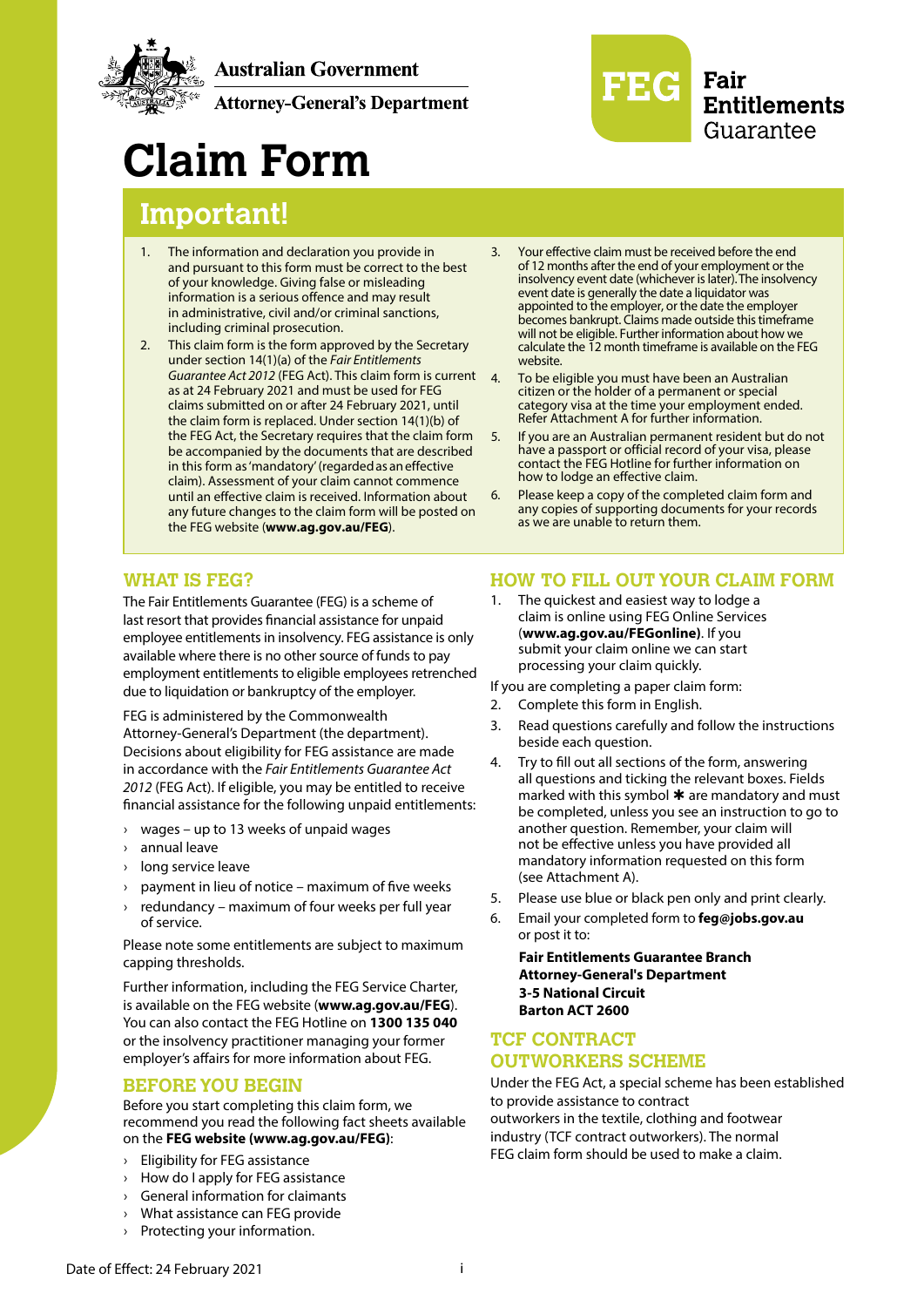#### **LANGUAGE ASSISTANCE**

ENGLISH: This claim form is to be completed by employees who have had their employment terminated due to the insolvency of their employer and are owed entitlements. Instructions on how to fill out this form are located beside the questions. For more information and assistance call the FEG Hotline on 1300 135 040. If you need language assistance to complete this form call the Translating and Interpreting Service on 131 450. If you speak an Indigenous language, call the Aboriginal Interpreter Service on **1800 334 944**.

| ARABIC:<br>يجب تعبئة إستمارة الطالبة هذه من جانب الستخدمين الذين تم إنهاء توظيفهم بسبب<br>إعسار ربّ عملهم وكانت لهم مستحقات لم يتلقوها. توجد إرشادات عن طريقة تعبئة<br>هذه الإستمارة إلى جانب الأسئلة. للمزيد من العلومات والمساعدة اتصل بـ<br>FEG Hotline (الخط المباشر) على الرقم 135 1300 1350. وإذا كنت ختاج إلى مترجم<br>لمساعدتك في تعبئة هذه الإستمارة اتصل بـTranslating and Interpreting<br>Service (خدمة الترجمة الخطية والشفهية) على الرقم 450 131.                                                                                                                                         | KOREAN:<br>이 클레임 양식은 고용주 파산으로 인해 고용이 중단되었으며<br>체불 임금이 발생한 고용인들이 작성하도록 되어 있습니다. 각<br>질문 옆에 양식 작성에 대한 설명이 있습니다. 보다 자세한 정보와<br>지원이 필요하신 분들은 FEG Hotline (정보라인)에 1300 135 040<br>으로 연락하십시오. 이 양식을 작성하기 위해 언어 지원 서비스가<br>필요하시면 Translating and Interpreting Service (통변역 서비스)에<br>131 450으로 전화하시면 됩니다.                                                                                                                                                                                                                                                          |
|--------------------------------------------------------------------------------------------------------------------------------------------------------------------------------------------------------------------------------------------------------------------------------------------------------------------------------------------------------------------------------------------------------------------------------------------------------------------------------------------------------------------------------------------------------------------------------------------------------|------------------------------------------------------------------------------------------------------------------------------------------------------------------------------------------------------------------------------------------------------------------------------------------------------------------------------------------------------------------------------------------------------------------------------------------------------------------------------------------------------------------------------------------------------------|
| <b>CROATIAN:</b><br>Ovaj obrazac za podnošenje zahtjeva ispunjavaju zaposlenici čiji je<br>radni odnos prestao zbog stečaja poslodavca i prema kojima postoje<br>nenamirena dugovanja. Upute kako ispuniti ovaj obrazac se nalaze pored<br>pitanja. Za više informacija i pomoć nazovite FEG Hotline (dežurni<br>telefon) na 1300 135 040. Ako za ispunjavanje ovog obrasca trebate<br>pomoć oko prevođenja, nazovite Translating and Interpreting Service<br>(Službu prevoditelja i tumača) na 131 450.                                                                                               | SIMPLIFIED CHINESE:<br>因雇主无偿债能力而遭雇主解雇及拖欠薪酬和福利的雇员, 请填<br>写该索偿表。表格填写说明在问题的旁边。如需了解更多详情和<br>需要协助, 请拨打FEG Hotline (热线电话): 1300 135 040。<br>如果填表时需要语言协助,请致电Translating and Interpreting<br>Service (笔译与传译服务处): 131 450。                                                                                                                                                                                                                                                                                                                                          |
| <b>GERMAN:</b><br>Dieses Antragsformular ist von Beschäftigten auszufüllen, deren<br>Arbeitsverhältnis aufgrund von Zahlungsunfähigkeit des Arbeitgebers<br>beendet wurde und denen Zahlungsansprüche zustehen. Anweisungen<br>zum Ausfüllen des Formulars finden Sie neben den Fragen. Weitere<br>Informationen und Unterstützung erhalten Sie von der FEG-Hotline<br>unter 1300 135 040. Wenn Sie beim Ausfüllen dieses Formulars<br>sprachliche Unterstützung benötigen, wenden Sie sich bitte unter<br>131 450 an den Translation and Interpreting Service (Übersetzer-<br>und Dolmetscherdienst). | <b>TRADITIONAL CHINESE:</b><br>因雇主無償債能力而遭雇主解雇及拖欠薪酬和福利的雇員,請填<br>寫該索償表。填寫表格的指引在問題的旁邊。如需瞭解更多詳情<br>和需要協助,請撥打FEG Hotline (熱線電話):1300 135 040。<br>如果填表時需要語言協助,請致電Translating and Interpreting<br>Service (筆譯與傳譯服務處) : 131 450。                                                                                                                                                                                                                                                                                                                                   |
| GREEK:<br>Αυτή η αίτηση αποζημίωσης πρέπει να συμπληρωθεί από τους<br>εργαζόμενους που έχουν απολυθεί λόγω πτώχευσης του εργοδότη τους<br>και τους οφείλονται δεδουλευμένες αποδοχές. Οδηγίες συμπλήρωσης<br>της αίτησης αυτής υπάρχουν δίπλα από τις ερωτήσεις. Για περισσότερες<br>πληροφορίες και βοήθεια τηλεφωνήστε στη Γραμμή Πληροφοριών<br>FEG (Hotline) στο 1300 135 040. Αν χρειάζεστε γλωσσική βοήθεια για<br>να συμπληρώσετε την αίτηση αυτή τηλεφωνήστε στην Translating<br>and Interpreting Service (Υπηρεσία Μετάφρασης και Διερμηνείας)<br>στο 131 450.                                | SPANISH:<br>Los empleados que hayan sido despedidos por insolvencia de su<br>empleador y a quienes se les adeuden pagos a los que tienen derecho,<br>deberán completar este formulario de reclamo. Las instrucciones para<br>completar el formulario aparecen al lado de las preguntas. Para obtener<br>más información y asistencia, llame a la FEG Hotline (línea directa) al<br>1300 135 040. Si necesita ayuda para completar este formulario llame<br>al Translating and Interpreting Service (Serivio de Traducción e<br>Interpretación) al 131 450. |
| ITALIAN:<br>Questo modello di denuncia deve essere compilato da dipendenti che<br>hanno perso il lavoro a causa dell'insolvenza del datore di lavoro e che<br>vantano il diritto al pagamento di spettanze relative all'ex rapporto di<br>lavoro. Le istruzioni su come compilare questo modulo si trovano accanto<br>alle domande. Per maggiori informazioni, chiamate la FEG Hotline al<br>numero 1300 135 040. Se vi serve assistenza linguistica per compilare<br>questo modulo, chiamate il Translating and Interpreting Service<br>(servizio traduzioni e interpreti) al numero 131 450.         | HINDI:<br>यह दावा फ़ार्म उन कर्मचारियों द्वारा भरा जाना है जिनकी नौकरी उनके<br>नियोक्ता के दिवालिया होने के कारण छूट गई है और उनकी हकदारियाँ<br>बाकी हैं। इस फ़ार्म को भरने के निर्देश प्रश्नों के साथ दिए गए हैं। और<br>अधिक जानकारी व सहायता के लिए FEG Hotline(हॉटलाईन) को<br>1300 135 040 पर फ़ोन करें। यदि इस फ़ार्म को भरने के लिए भाषा की<br>सहायता चाहिए तो Translating and Interpreting Service (अनुवाद व<br>द्भाषिया सेवा) को 131450 पर फ़ोन करें।                                                                                               |
| MACEDONIAN:<br>Овој формулар треба да се пополни од страна на вработените чиј<br>работен однос бил прекинат заради неликвидноста на работодавачот<br>и на кои им се должат исплати. Упатствата како да се пополни овој<br>формулар се наоѓаат покрај прашањата. За повеќе информации и<br>помош, телефонирајте на FEG Hotline (Информативна линија) на<br>1300 135 040. Ако ви треба помош околу јазикот за да го пополнете<br>формуларот, телефонирајте во Translating and Interpreting Service<br>(Служба за писмено и усмено преведување) на 131 450.                                               | <b>VIETNAMESE:</b><br>Các nhân viên nào bị cho nghỉ việc vì chủ nhân vỡ nợ và chưa được<br>trả lợi bổng hãy điền vào đơn này để đòi. Lời chỉ dẫn cách điền đơn<br>được ghi bên cạnh câu hỏi. Muốn biết thêm chi tiết và nhờ giúp, xin<br>quý vị điện thoại đến FEG Hotline (Đường dây thường trực) số<br>1300 135 040. Nếu quý vị cần trợ giúp ngôn ngữ để điền đơn này,<br>xin điện thoại đến Translating and Interpreting Service (Dịch vụ<br>Thông Phiên dịch) số 131 450.                                                                              |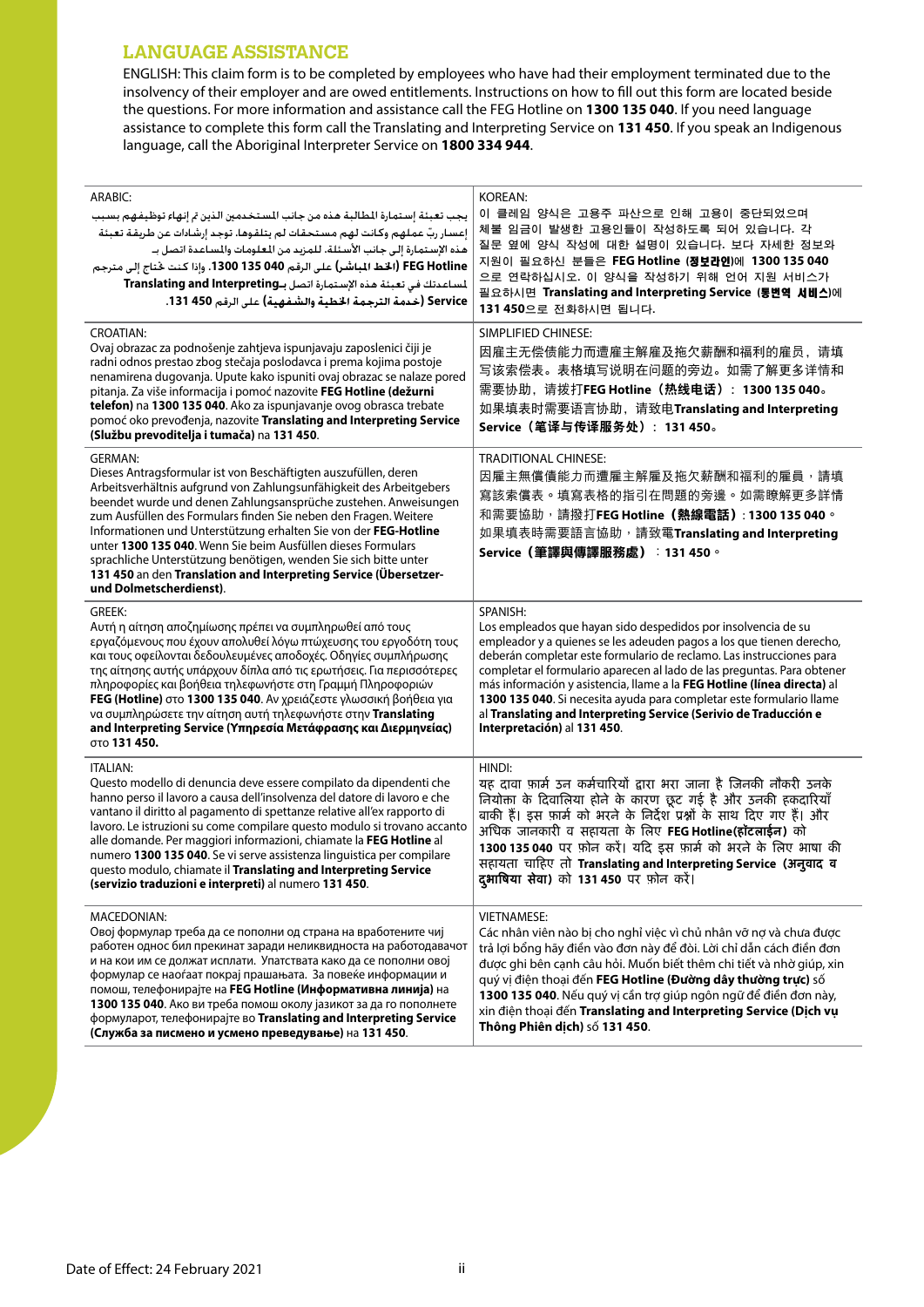

|                | <b>PART A-YOUR DETAILS</b>                        |                                                                                                                                                                      |
|----------------|---------------------------------------------------|----------------------------------------------------------------------------------------------------------------------------------------------------------------------|
| A <sub>1</sub> | <b>Title</b>                                      | $MS$ $\Box$ Miss $\Box$ Mx $\Box$ Dr<br>n l<br>Mrs $\Box$<br>Mr<br>a katika                                                                                          |
| $* A2$         | <b>Your name</b>                                  | First name                                                                                                                                                           |
|                |                                                   |                                                                                                                                                                      |
|                |                                                   | Middle name(s)                                                                                                                                                       |
|                |                                                   |                                                                                                                                                                      |
|                |                                                   | Family name                                                                                                                                                          |
|                |                                                   |                                                                                                                                                                      |
| $*$ A3         | Have you ever<br>been known by any<br>other name? | No<br>Yes-If yes, what was your previous name?<br>Select yes if your name has changed since birth (due to<br>marriage, divorce, or other reasons). See Attachment A. |
|                |                                                   |                                                                                                                                                                      |
| $* A4$         | <b>Your date of birth</b>                         | M M<br>$D$ $D$<br>$Y$ YYYYY<br>$\sqrt{2}$                                                                                                                            |
| $*$ A5         | Were you born<br>in Australia?                    | No<br>Yes                                                                                                                                                            |
| $* A6$         | Your permanent<br>address                         | Please note that if your address changes at any stage after your claim<br>is lodged, you must notify FEG immediately.                                                |
|                |                                                   | <b>Street address</b>                                                                                                                                                |
|                |                                                   |                                                                                                                                                                      |
|                |                                                   | Suburb/City                                                                                                                                                          |
|                |                                                   |                                                                                                                                                                      |
|                |                                                   | State/Territory<br>Postcode                                                                                                                                          |
|                |                                                   |                                                                                                                                                                      |
|                |                                                   | Country (if not Australia)                                                                                                                                           |
|                |                                                   |                                                                                                                                                                      |
|                |                                                   |                                                                                                                                                                      |
| $* A7$         | Your postal<br>address                            | PO Box or Street address                                                                                                                                             |
|                | (if different from<br>above)                      |                                                                                                                                                                      |
|                |                                                   | Suburb/City                                                                                                                                                          |
|                |                                                   |                                                                                                                                                                      |
|                |                                                   | State/Territory<br>Postcode                                                                                                                                          |
|                |                                                   |                                                                                                                                                                      |
|                |                                                   | Country (if not Australia)                                                                                                                                           |
|                |                                                   |                                                                                                                                                                      |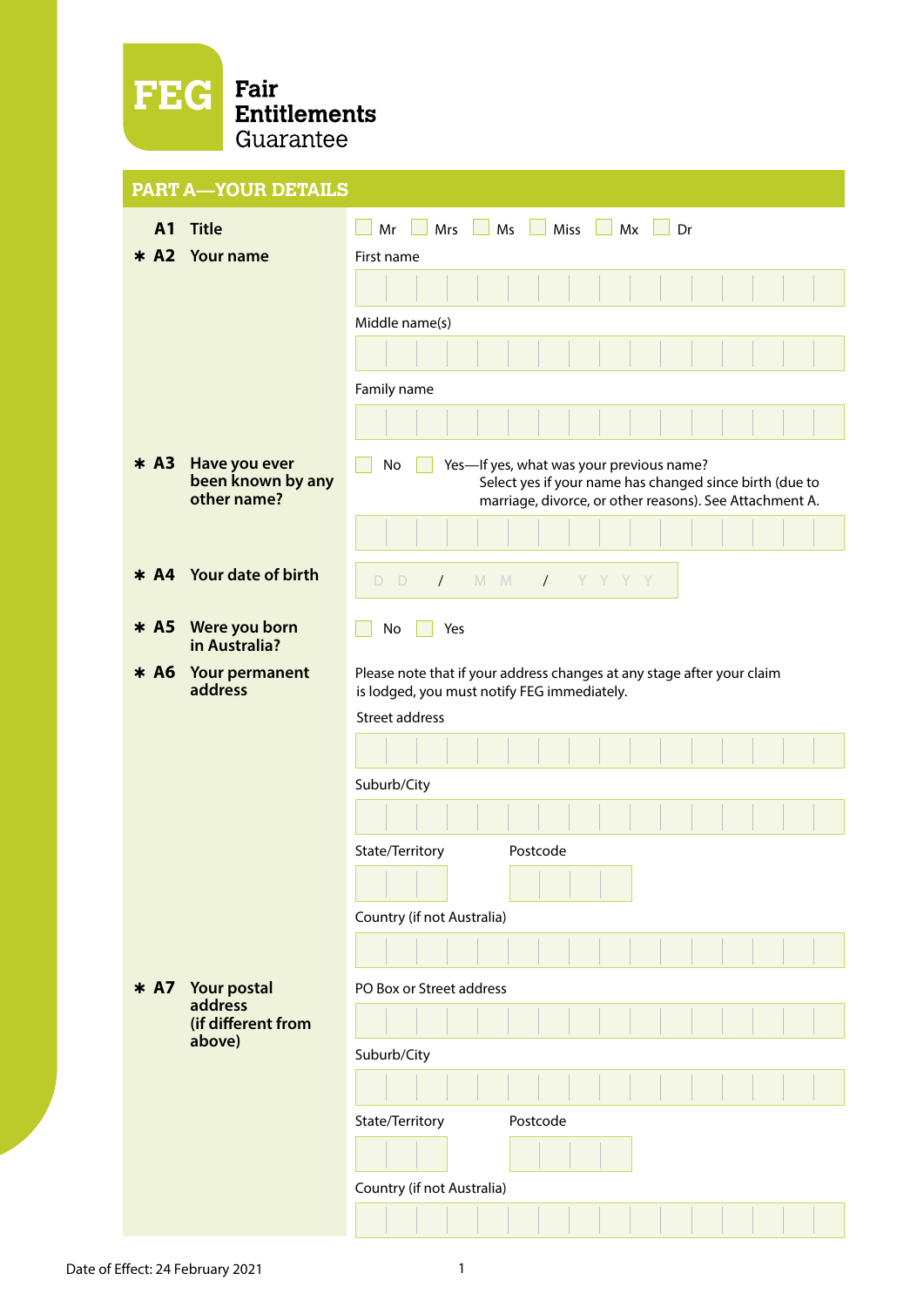#### **PART A—YOUR DETAILS** Þ **A8 Daytime telephone number** This is the number on which the FEG team may contact you to discuss your claim. **A9 Email address** This is the email address where all FEG correspondence will be sent. If your email address changes at any stage after your claim is lodged, you must notify FEG immediately. If you do not have an email address, FEG will send all correspondence to your postal address. Please tick the applicable box. It is mandatory that you provide an acceptable form of document (see Attachment A) to evidence your residency status. **Note:** if you do not fall under any of the categories listed below, you would not meet the eligibility conditions under FEG. Australian citizen  $\Box$  Special category visa holder Permanent resident *Other - you would not meet the eligibility conditions under FEG.* Þ **A11 Have you previously submitted a claim for assistance under FEG or General Employee Entitlements and Redundancy Scheme (GEERS)?** No  $\Box$  Yes—If yes, please provide legal name of the employer. eg XY Pty Ltd. Þ **A12 Will you provide your Tax File Number (TFN)?** We are authorised under the *Taxation Administration Act 1953* to request your TFN. You are not required to provide your TFN. If you receive a FEG assistance payment, it will be taxed in accordance with a variation given to the department by the Australian Taxation Office (ATO). We are required to withhold tax from your FEG assistance at the top rate of tax if you do not provide your TFN or claim an exemption from providing your TFN. This may result in your FEG assistance being taxed at a higher rate than if you provide your TFN. No—Your FEG assistance, if any, will be taxed at the **top rate of tax**. Yes—**Do not write your TFN on this form. You must complete a Tax File Number declaration and submit the declaration with your FEG claim**. You will need to contact the ATO on **1300 720 092** or via their website at **[www.ato.gov.au/Forms/TFN-declaration](http://www.ato.gov.au/Forms/TFN-declaration)** and submit the declaration with your FEG claim, or register your claim online at **[www.ag.gov.au/FEGOnline](https://extranet.employment.gov.au/feg)**. I have made a separate application/enquiry to the ATO for a new or existing TFN or am claiming a relevant exemption. You must complete a Tax File Number declaration. You will need to contact the ATO on **1300 720 092** or via their website at **[www.ato.gov.au/Forms/](http://www.ato.gov.au/Forms/)  [TFN-declaration](http://www.ato.gov.au/Forms/)** and submit the declaration with your FEG claim, or register your claim online at **[www.ag.gov.au/FEGOnline](https://extranet.employment.gov.au/feg)**. Þ **A10 At the time your employment ended, what was your residency or citizenship status?**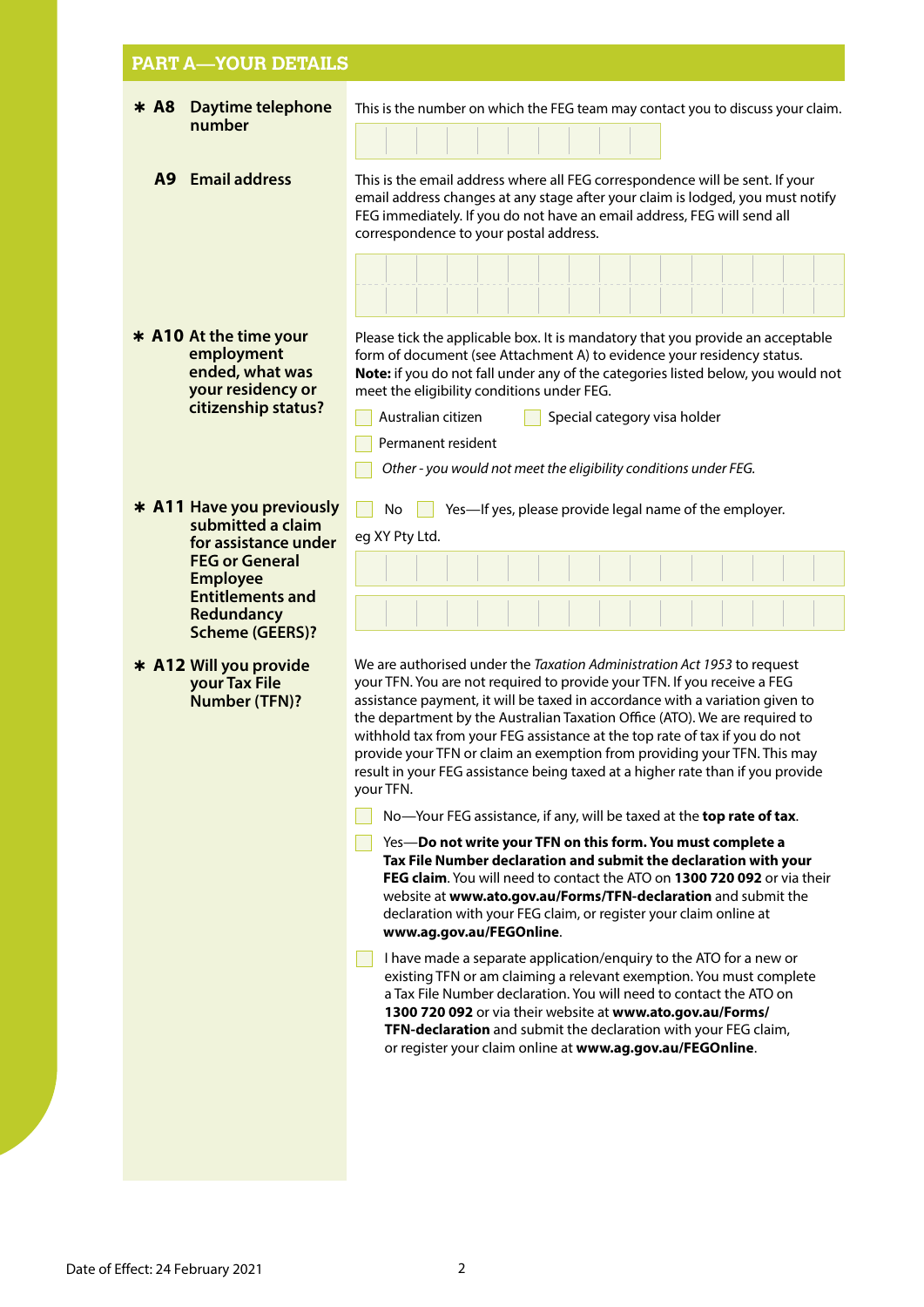## **PART A—YOUR DETAILS**

Þ **A13 If you qualify for FEG assistance, into what account do you wish your FEG assistance to be paid?**

If you qualify for FEG assistance, it will be paid directly into the account you nominate. The bank, building society or credit union account must be in your name, although a joint account also is acceptable. If you are unable to provide details of an account in your name—please contact the FEG Hotline on **1300 135 040.**

**Important:** Please ensure the correct BSB and bank account number are provided, otherwise the advance may be credited to the account of an unintended recipient. This will, at the very least, lead to a significant delay in you receiving your advance. Alternatively, it may not be possible to recover the advance from the unintended recipient and that payment may constitute an advance to you for the purposes of the FEG Act.

Bank, building society or credit union name

#### Account holder name (eg John Citizen)

| <b>BSB</b>                                                                                                                                                                        | Account number                                                                                                                    |  |  |  |
|-----------------------------------------------------------------------------------------------------------------------------------------------------------------------------------|-----------------------------------------------------------------------------------------------------------------------------------|--|--|--|
|                                                                                                                                                                                   |                                                                                                                                   |  |  |  |
| Please tick all boxes below<br>I declare that these account details are correct, relate to an account in<br>my name and are where I would like my FEG advance paid, if I qualify. |                                                                                                                                   |  |  |  |
| I acknowledge and agree that any FEG payment paid into the above<br>account nominated by me may constitute an advance to me for the<br>purposes of the FEG Act.                   |                                                                                                                                   |  |  |  |
| account details.                                                                                                                                                                  | I acknowledge and agree that it is my responsibility to pursue<br>any payments made into the account if I have provided incorrect |  |  |  |

*Please continue to Part B.*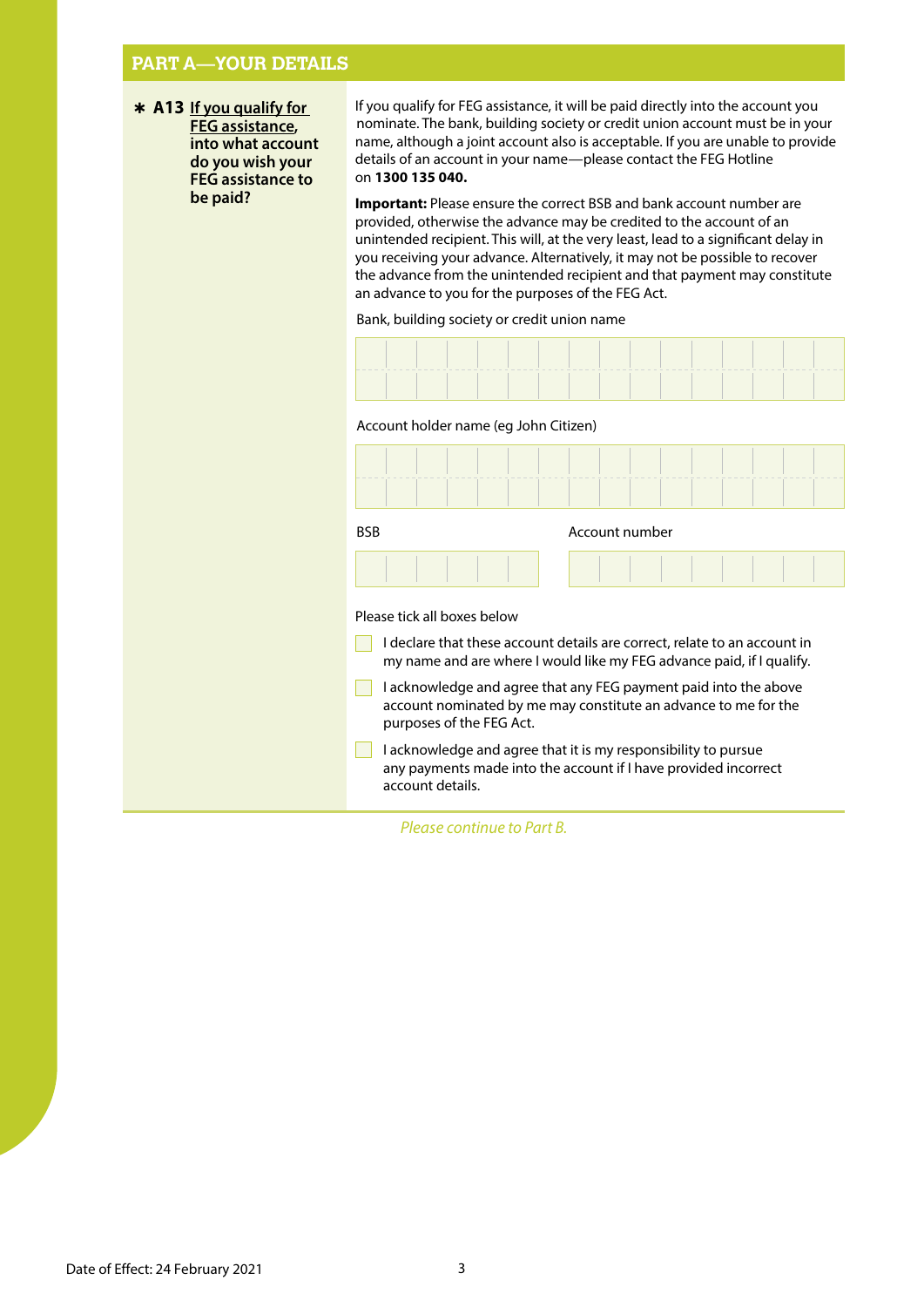# **PART B—DETAILS OF YOUR FORMER EMPLOYMENT**

| $* B1$    | <b>Former employer's</b>                                                                                                                                                                                                                         | This may be found on a payslip or payment summary.                                                                                   |  |  |  |  |  |  |
|-----------|--------------------------------------------------------------------------------------------------------------------------------------------------------------------------------------------------------------------------------------------------|--------------------------------------------------------------------------------------------------------------------------------------|--|--|--|--|--|--|
|           | <b>ABN or ACN</b>                                                                                                                                                                                                                                |                                                                                                                                      |  |  |  |  |  |  |
| $* B2$    | Legal name of your<br>former employer                                                                                                                                                                                                            | eg XY Pty Ltd.                                                                                                                       |  |  |  |  |  |  |
|           |                                                                                                                                                                                                                                                  |                                                                                                                                      |  |  |  |  |  |  |
| <b>B3</b> | <b>Employer also</b><br>known as                                                                                                                                                                                                                 |                                                                                                                                      |  |  |  |  |  |  |
| <b>B4</b> | Is your employer<br>part of a group<br>of companies?                                                                                                                                                                                             | Yes-If yes, which company do you perform most of your work for?<br>No                                                                |  |  |  |  |  |  |
| $*$ B5    | Were you a director,<br>owner or principal<br>of the business<br>at any time during<br>the 12 months<br>before, or at any<br>time after, the<br>appointment of<br>an insolvency<br>practitioner?                                                 | No<br>Yes-If yes, you would not meet the eligibility conditions under FEG.                                                           |  |  |  |  |  |  |
| $* B6$    | Were you the<br>relative of or in a<br>relationship with a<br>director, owner<br>or principal of the<br>business at any<br>time during the<br>12 months before,<br>or at any time after,<br>the appointment<br>of an insolvency<br>practitioner? | Yes-If yes, what was your relationship? (eg spouse, de facto, parent,<br><b>No</b><br>grandparent, sibling, child, grandchild, etc). |  |  |  |  |  |  |
| $*$ B7    | Your Job Title/<br><b>Occupation</b>                                                                                                                                                                                                             |                                                                                                                                      |  |  |  |  |  |  |
| * B8      | <b>Which State or</b><br>Territory did you<br>live in?                                                                                                                                                                                           |                                                                                                                                      |  |  |  |  |  |  |
| * B9      | <b>What industry</b><br>did you work in?                                                                                                                                                                                                         | eg construction, financial services, cleaning, manufacturing.                                                                        |  |  |  |  |  |  |
|           | * B10 List the main duties<br>you did in your job                                                                                                                                                                                                | Please list duties in order of importance.                                                                                           |  |  |  |  |  |  |
|           |                                                                                                                                                                                                                                                  |                                                                                                                                      |  |  |  |  |  |  |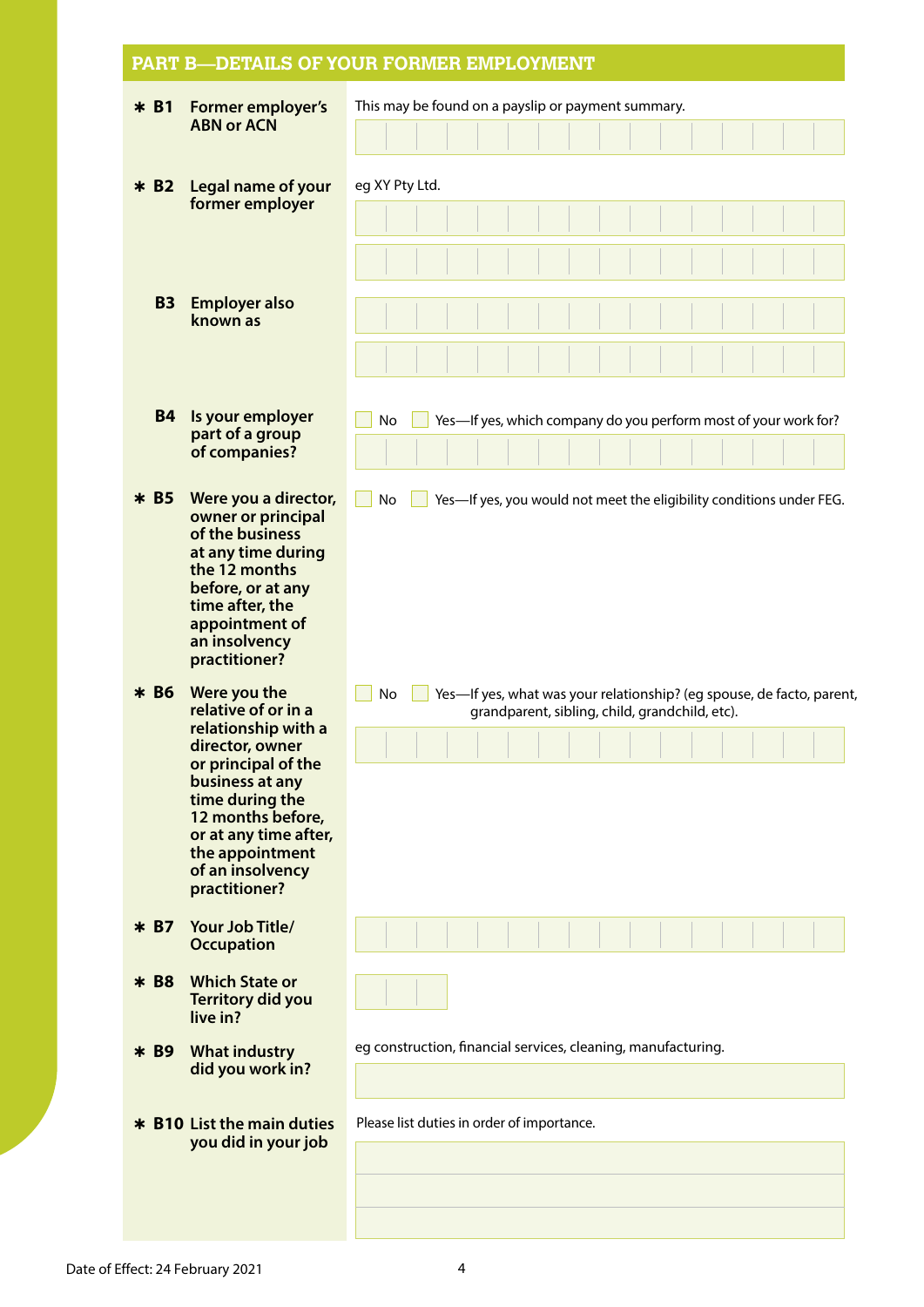# **PART B—DETAILS OF YOUR FORMER EMPLOYMENT**

| * B11 Were you required<br>to hold trade or<br>educational<br>qualifications, or<br>be a member of<br>any professional<br>association(s) in<br>order to do<br>your job?                                  | Yes-If yes, please list what was required:<br>No                                                                                                                                                                                                                        |
|----------------------------------------------------------------------------------------------------------------------------------------------------------------------------------------------------------|-------------------------------------------------------------------------------------------------------------------------------------------------------------------------------------------------------------------------------------------------------------------------|
| <b>B12 Are you aware</b><br>if any of the<br>following<br>instruments<br>covered the<br>terms and<br>conditions of your<br>employment?                                                                   | Don't know<br>No<br>Yes<br>Please tick all that apply.<br>Employment contract-If yes, please attach supporting evidence<br>if you still have it.<br>Letter of offer-If yes, please attach supporting evidence if you still have it.<br>Award-If so, what was the title? |
|                                                                                                                                                                                                          | Collective Agreement/Enterprise Agreement-If so, what was the title?                                                                                                                                                                                                    |
| * B13 What was the basis<br>of your employment<br>at the time your<br>employment ended?                                                                                                                  | Please tick one.<br>Apprentice employee<br>Trainee employee<br>Employee<br>Contractor/subcontractor<br>Textile, clothing and footwear contract outworker                                                                                                                |
| * B14 What was your<br>working arrangement<br>at the time your<br>employment ended?                                                                                                                      | Please tick all that apply.<br>Full-time<br>Casual<br>Shift work<br>Part-time<br>Probation<br>Other                                                                                                                                                                     |
| <b>B15 What was your base</b><br>weekly wage<br>(before tax)?                                                                                                                                            | Ś.                                                                                                                                                                                                                                                                      |
| <b>B16 How many hours</b><br>did you work<br>each week?                                                                                                                                                  |                                                                                                                                                                                                                                                                         |
| * B17 During the last<br>six (6) months of<br>your employment<br>with your former<br>employer, did<br>your working<br>arrangement<br>(such as wages,<br>hours or conditions<br>of employment)<br>change? | No<br>Yes-If yes, please explain how your working<br>arrangement changed:                                                                                                                                                                                               |

*Please continue to Part C.*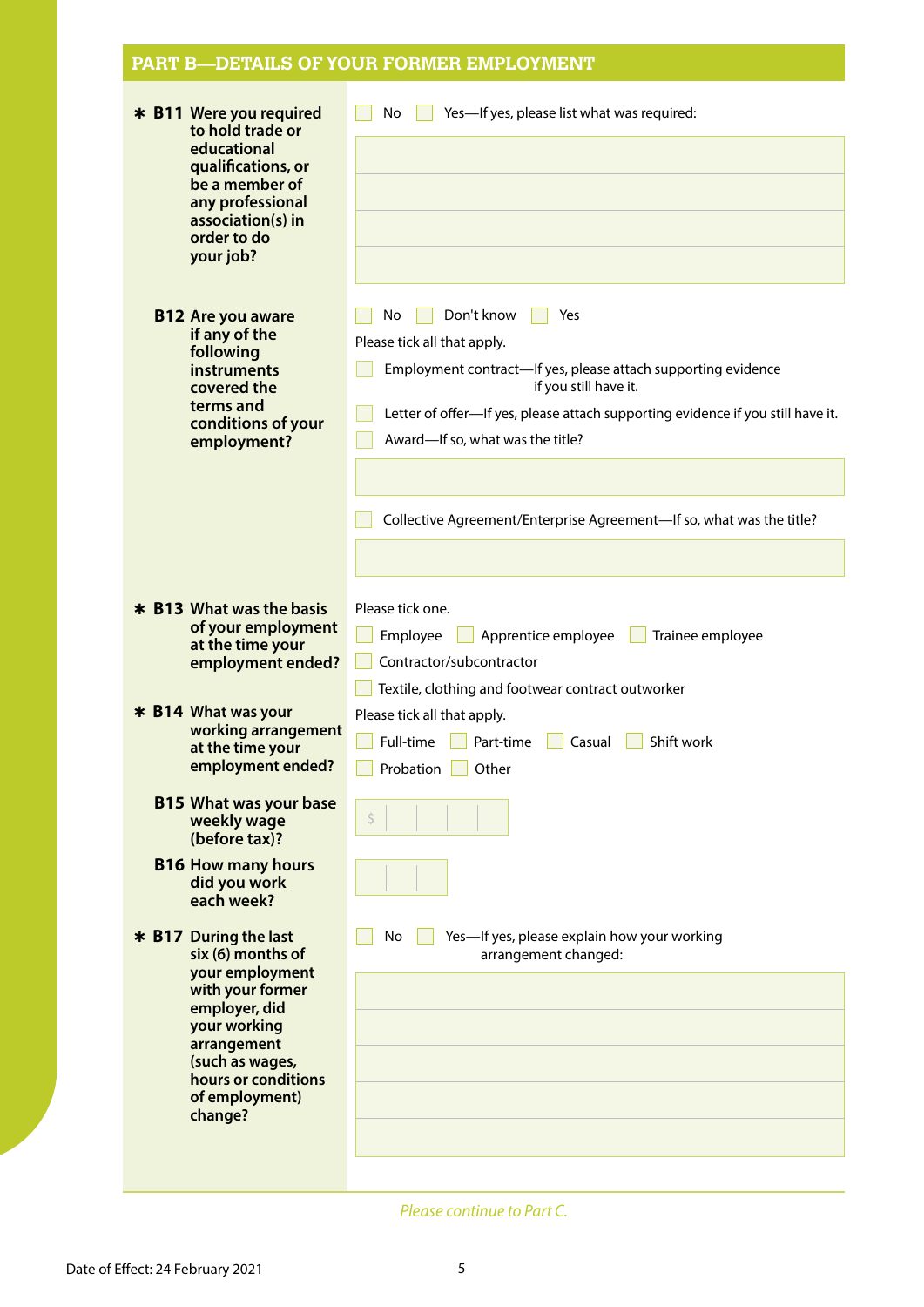|                    |                                                                                                      | PART C—TERMINATION OF YOUR EMPLOYMENT                                                                                                                                                                                |
|--------------------|------------------------------------------------------------------------------------------------------|----------------------------------------------------------------------------------------------------------------------------------------------------------------------------------------------------------------------|
| $*C1$              | When did you start<br>work with your<br>former employer?                                             | D D<br>$M$ $M$<br>$\sqrt{2}$<br>$Y$ YYYY<br>Please indicate whether this start date is exact or an estimation<br>Exact<br>Estimation<br>×.                                                                           |
| $*$ C <sub>2</sub> | What was the last<br>date you worked<br>for your former<br>employer?                                 | $M$ $M$<br>$Y$ YYYY<br>D D<br>$\sqrt{2}$<br>Please indicate whether this end date is exact or an estimation<br>Exact<br>Estimation<br>a a                                                                            |
| $* C3$             | Is the date you<br>last worked the<br>same as the date<br>your employment<br>ended?                  | No-If no, what was your employment end date?<br>Yes<br>$D$ $D$<br>M M<br>$\sqrt{2}$<br>$I$ YYYYY                                                                                                                     |
| $* C4$             | Did you resign from<br>your employment<br>with your former<br>employer?                              | No-If no, go to question C5 $\ \ $<br>Yes-If yes, when did you resign?<br>D D<br>$\sqrt{M}$ M $M$<br>$Y$ Y Y Y Y<br>What was the reason for your resignation? After answering, go to question C7.                    |
| $* C5$             | <b>Who terminated</b><br>your employment?                                                            | Insolvency practitioner<br>Employer                                                                                                                                                                                  |
| $* C6$             | Prior to your last<br>day of work, were<br>you given notice<br>of termination of<br>your employment? | Yes-If yes, when were you given notice?<br>No<br>D.<br>$M$ $M$<br>$\prime$<br>D.<br>$\sqrt{2}$<br>YYYY<br>What was the reason given for the termination of your employment?                                          |
| * C7               | Did you have more<br>than one period<br>of employment<br>with this employer?                         | Yes-If yes, please provide the dates for each employment period,<br>No<br>and the reason for the interruption(s) in your employment.<br>Date from<br>Date to<br>D D / M M / Y Y Y Y<br>D D / M M / Y Y Y Y<br>Reason |
|                    |                                                                                                      | Date from<br>Date to                                                                                                                                                                                                 |
|                    |                                                                                                      | D D / M M / Y Y Y Y<br>D D / M M / Y Y Y Y                                                                                                                                                                           |
|                    |                                                                                                      | Reason                                                                                                                                                                                                               |
|                    |                                                                                                      |                                                                                                                                                                                                                      |
|                    |                                                                                                      |                                                                                                                                                                                                                      |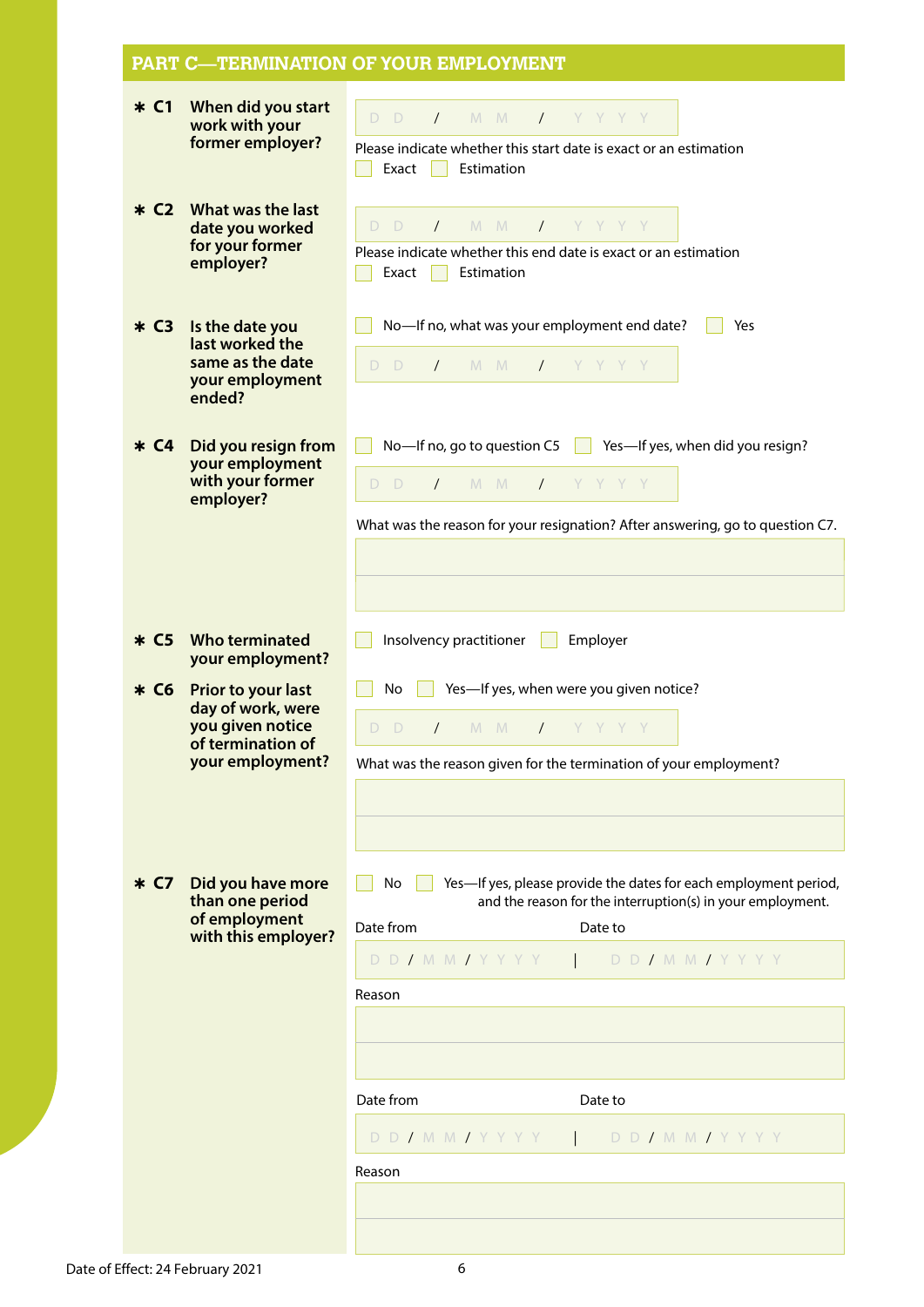#### **PART C—TERMINATION OF YOUR EMPLOYMENT** Þ **C8 Has your former employer's business been sold?**  No—If no, go to question C13. No Yes Non't know If yes, please provide the legal name of the new owner of the business. Þ **C9 Were you offered work by, or did you commence work with, the new owner of the business within three (3) months of the termination of your employment?**  No-If no, go to question C13.  $\Box$  Yes—If yes, go on to C10. Þ **C10 What date were you offered work with the new owner?**  Þ **C11 What date did (or will) you commence work with the new owner?**  Þ **C12 Please provide your job title and list the main duties in your new job with the new owner.**  Please list duties in order of importance. Þ **C13 Did you commence employment with any other employer(s) in the three (3) months after your last day of work with the employer named in question B2?**  If you have worked for more than one employer since your last day of work with the employer named in question B2, please provide a separate attachment listing all employers and the dates on which you commenced with them. If, after lodging your claim, your answer to questions C8 to C13 would change, you must notify FEG immediately. No—If no, go to question D1. Yes-If yes, please attach a copy of your letter of offer and first payslip with the new employer. Þ **C14 What date did you start with your new employer?**  Þ **C15 What is the legal name of your new employer?**  D D / M M / YYYY D D / M M / YYYY D D / M M / YYYY

*Please continue to Part D.*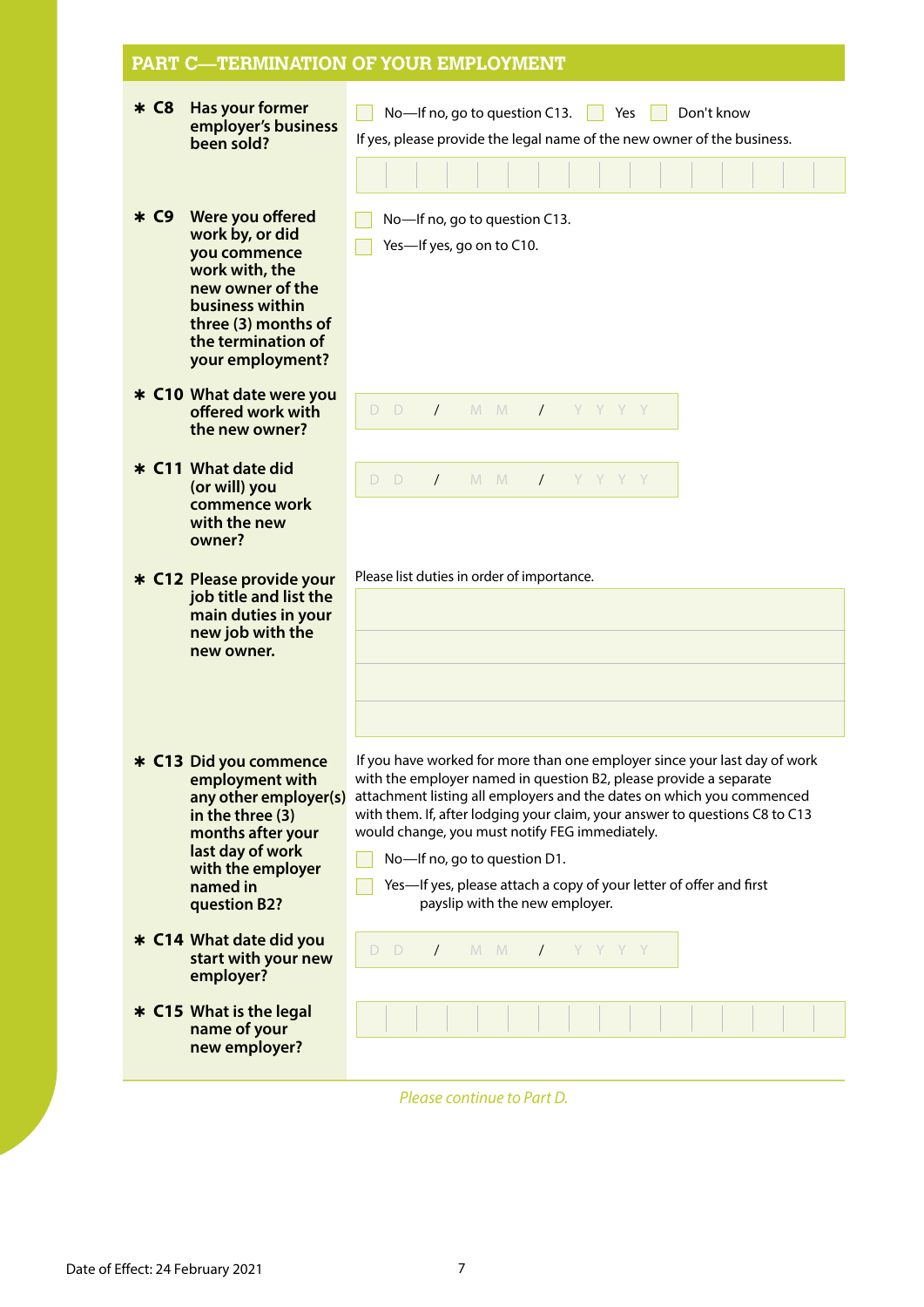| $*$ D1 | Have you received,<br>or do you expect to<br>receive any payment<br>in respect of your<br>owed employee<br>entitlements by<br>any party (other<br>than FEG)? | No<br>Received<br>Expect to receive<br><b>Both</b><br>What is the amount you received, or expect to receive?<br>$S = \begin{bmatrix} 1 & 1 & 1 \\ 1 & 1 & 1 \end{bmatrix}$<br>Who paid you, or is expected to pay you, this money? |  |  |  |  |
|--------|--------------------------------------------------------------------------------------------------------------------------------------------------------------|------------------------------------------------------------------------------------------------------------------------------------------------------------------------------------------------------------------------------------|--|--|--|--|
|        |                                                                                                                                                              |                                                                                                                                                                                                                                    |  |  |  |  |
|        |                                                                                                                                                              | What was this money for? (eg unpaid wages)                                                                                                                                                                                         |  |  |  |  |
|        |                                                                                                                                                              | ______________________                                                                                                                                                                                                             |  |  |  |  |
|        |                                                                                                                                                              | $\blacksquare$                                                                                                                                                                                                                     |  |  |  |  |

Þ **D2 Are you still owed any employment entitlements by your former employer?**

No—If no, you would not meet the eligibility conditions under FEG.  $\mathcal{L}(\mathcal{A})$ 

Yes—If yes, please provide details below.  $\mathbf{I}$ 

| <b>Entitlement type</b>   | <b>Number of</b><br>weeks owed | <b>Amount owed</b><br>(before tax) |
|---------------------------|--------------------------------|------------------------------------|
| Unpaid wages              |                                | \$                                 |
| Underpaid wages           |                                | \$                                 |
| Unpaid allowances         |                                | \$                                 |
| Unpaid commission         |                                | \$                                 |
| Annual leave              |                                | \$                                 |
| Annual leave loading      |                                | \$                                 |
| Payment in lieu of notice |                                | \$                                 |
| Redundancy                |                                | \$                                 |
| Long service leave        |                                | \$                                 |

How confident are you about your knowledge of the amounts still owed? Select only one answer

 $\Box$ I am confident I know what I am owed (please attach records you have about this, such as your employment contract, payslips, and letters to/ from your employer).

- I have a reasonably good idea about what I might be owed.
- I am unsure about what I am owed.
- I am largely reliant on others to tell me what I am owed.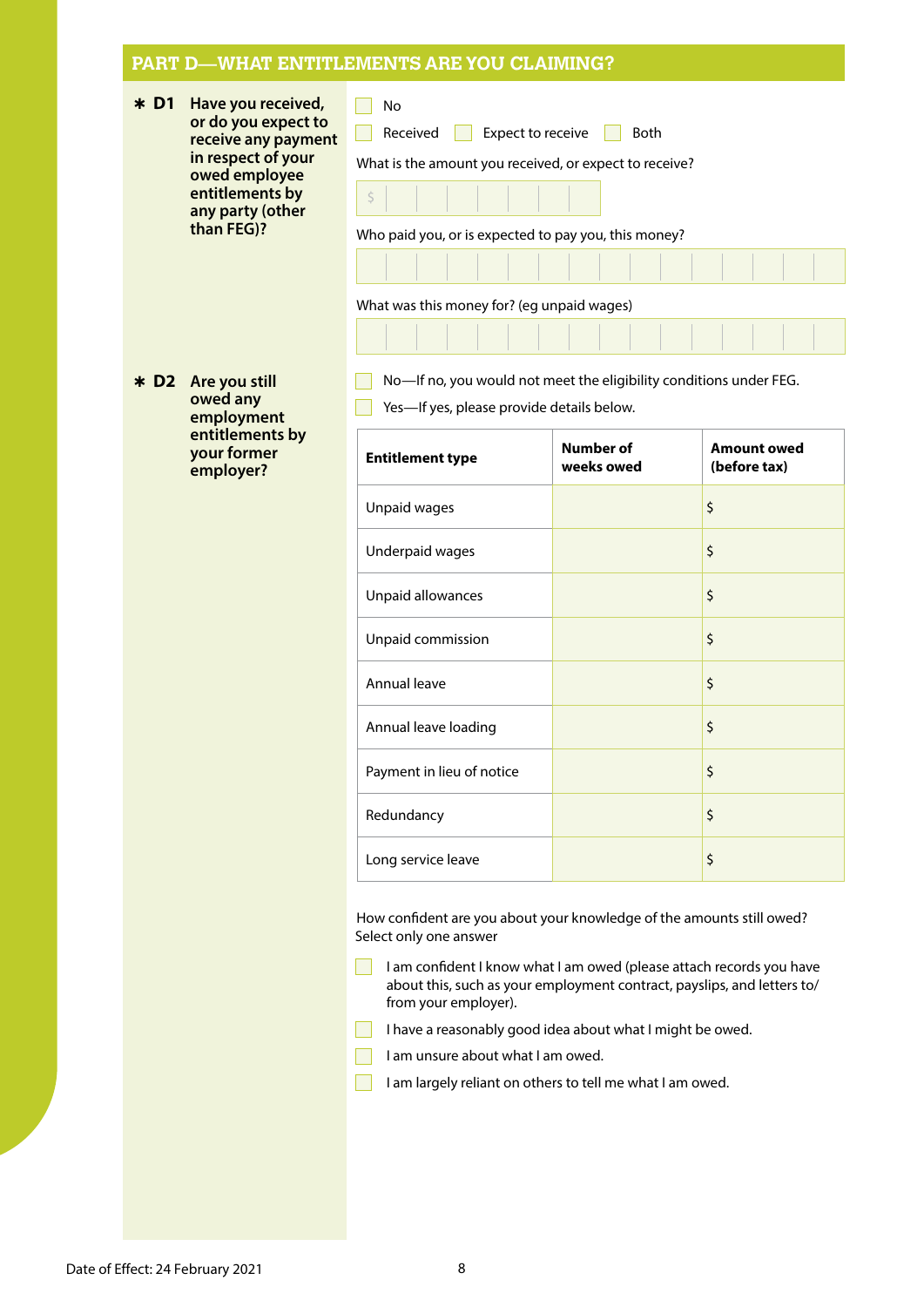\* D2 cont. **In the UP and What information do you have about your unpaid entitlements?** Select all that apply

- $\Box$ Emails or letters that I received from or sent to my employer, or the Liquidator.
- Copy of my employment contract, or other document from my employer about the terms and conditions of my employment.
- $\mathbf{L}$ Copies of payslips showing payments received from my employer and leave balances.
- Copies of bank statements showing payments received from my employer.
- None of the above.

Please send copies of such documents to us by email or post.

If you have claimed you are owed unpaid commission or allowances, please provide details on the payments, including what the payments were for, how they were calculated, and how often they were paid.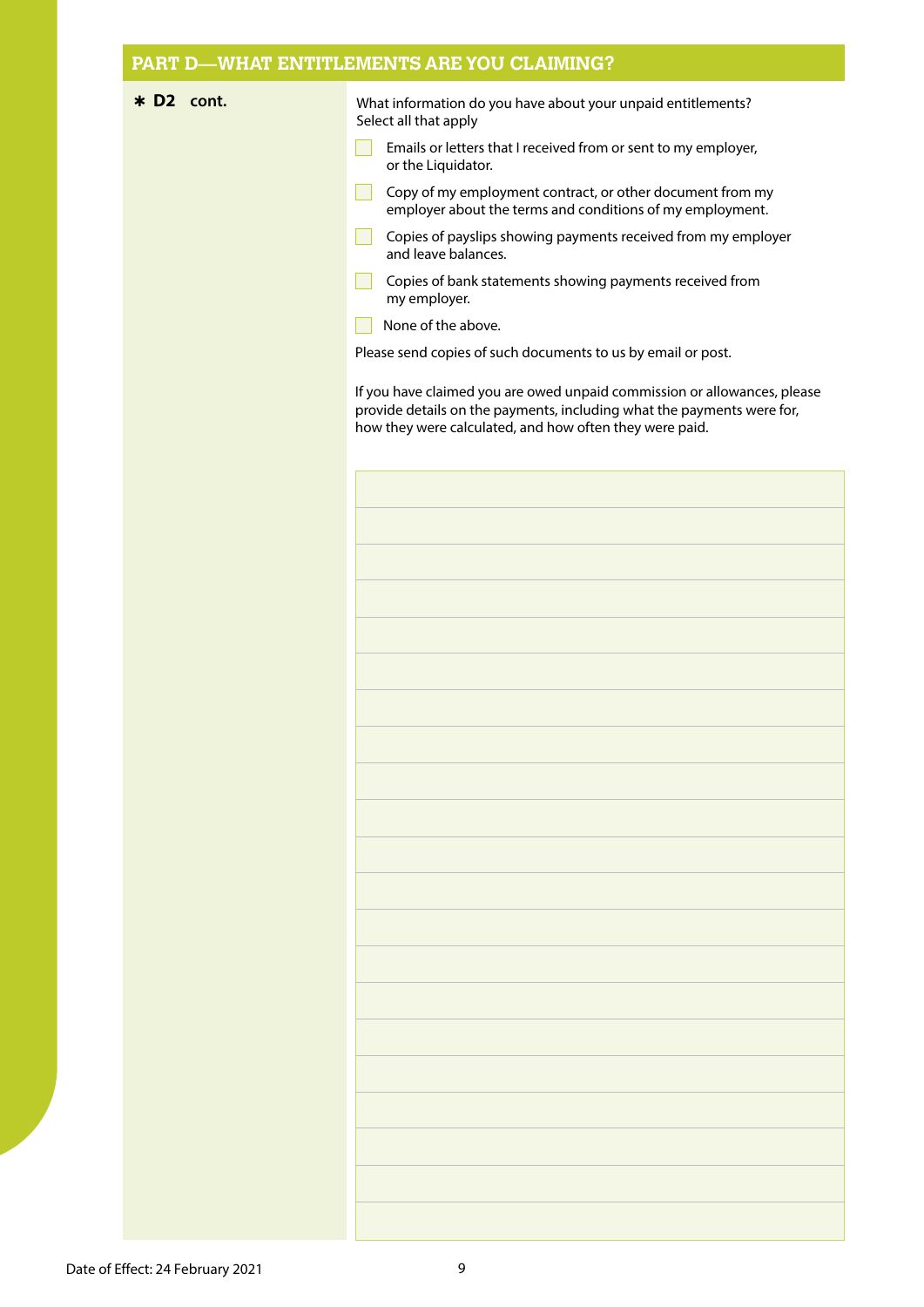| In the last 13 weeks<br>$*$ D3<br>of employment,<br>did you receive<br>any payments<br>from your former<br>employer?                                                                            | If yes, please detail below and provide any evidence<br>No<br>Yes<br>you have of the payments, such as bank statements,<br>payslips or emails.                                                             |
|-------------------------------------------------------------------------------------------------------------------------------------------------------------------------------------------------|------------------------------------------------------------------------------------------------------------------------------------------------------------------------------------------------------------|
| Have you taken<br>$*D4$<br>any steps with your<br>former employer,<br>union, Fair Work<br>Ombudsman,<br>courts or any other<br>method to recover<br>any of your<br>outstanding<br>entitlements? | Yes<br>No<br>Please provide details of the steps you have taken, the relevant dates,<br>and provide supporting evidence.                                                                                   |
| Did you receive<br>$*$ D5<br>any workers'<br>compensation<br>during the last<br>six (6) months of<br>your employment?                                                                           | Yes-If yes, please name the compensation insurer.<br>No                                                                                                                                                    |
| Were you a member<br>$*$ D6<br>of a redundancy<br>trust and/or<br>portable Long<br><b>Service Leave fund?</b>                                                                                   | eg ACIRT, Incolink, Long Service Corp, QLeave.<br>Don't know<br>No<br>Yes-If yes, please provide details below, and attach your latest<br>statement (if available).<br>Name of fund<br>Member/ID number(s) |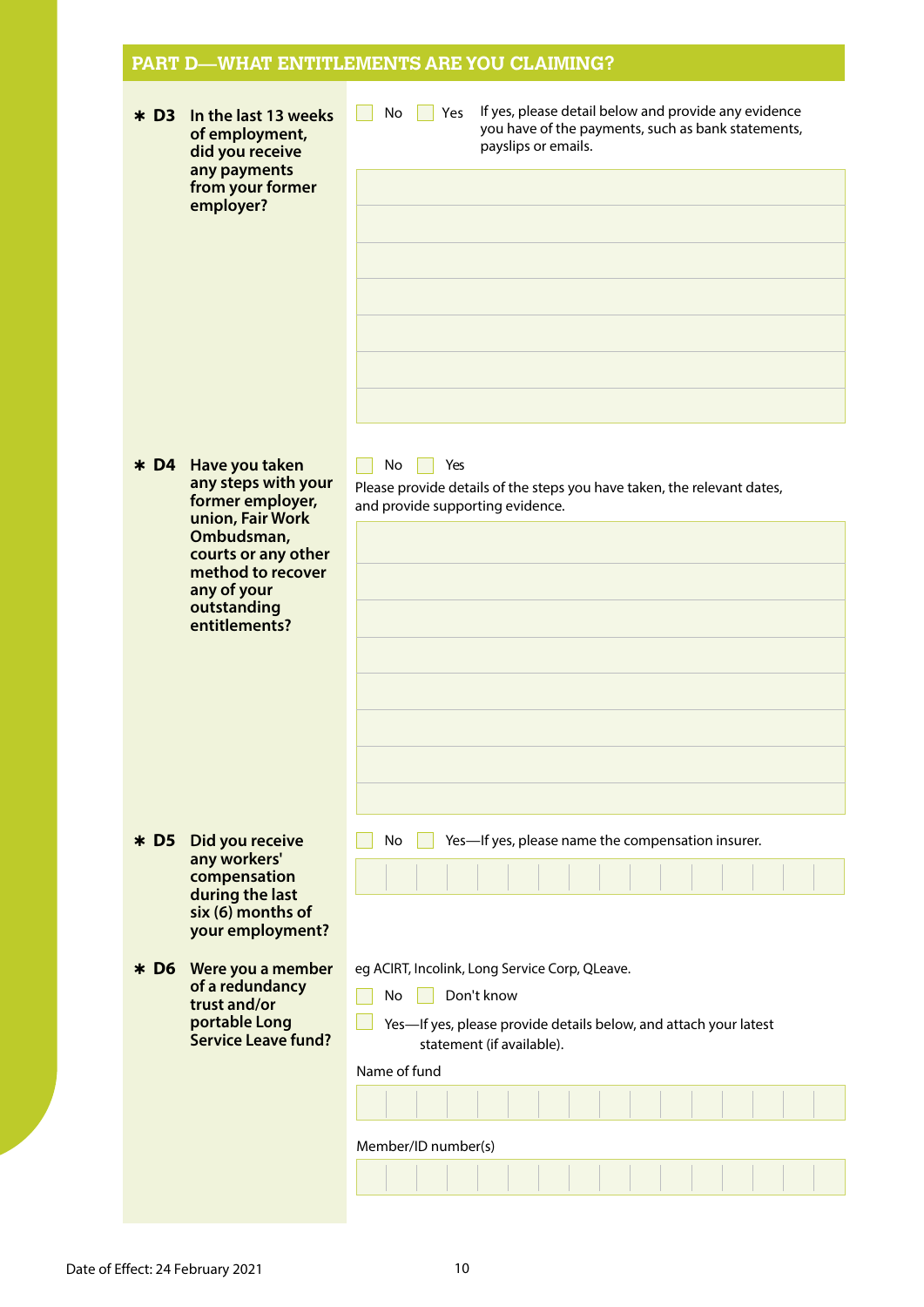| <b>D7</b> Further comments | Using the space below, please provide any further comments about your<br>entitlements or your FEG claim that would assist the department. |
|----------------------------|-------------------------------------------------------------------------------------------------------------------------------------------|
|                            |                                                                                                                                           |
|                            |                                                                                                                                           |
|                            |                                                                                                                                           |
|                            |                                                                                                                                           |
|                            |                                                                                                                                           |
|                            |                                                                                                                                           |
|                            |                                                                                                                                           |
|                            |                                                                                                                                           |
|                            |                                                                                                                                           |
|                            |                                                                                                                                           |
|                            |                                                                                                                                           |
|                            |                                                                                                                                           |
|                            |                                                                                                                                           |
|                            |                                                                                                                                           |
|                            |                                                                                                                                           |
|                            |                                                                                                                                           |
|                            |                                                                                                                                           |
|                            |                                                                                                                                           |
|                            |                                                                                                                                           |
|                            |                                                                                                                                           |
|                            |                                                                                                                                           |
|                            |                                                                                                                                           |
|                            |                                                                                                                                           |
|                            |                                                                                                                                           |
|                            |                                                                                                                                           |
|                            |                                                                                                                                           |
|                            |                                                                                                                                           |
|                            |                                                                                                                                           |
|                            |                                                                                                                                           |
|                            |                                                                                                                                           |

#### *Please continue to Part E.*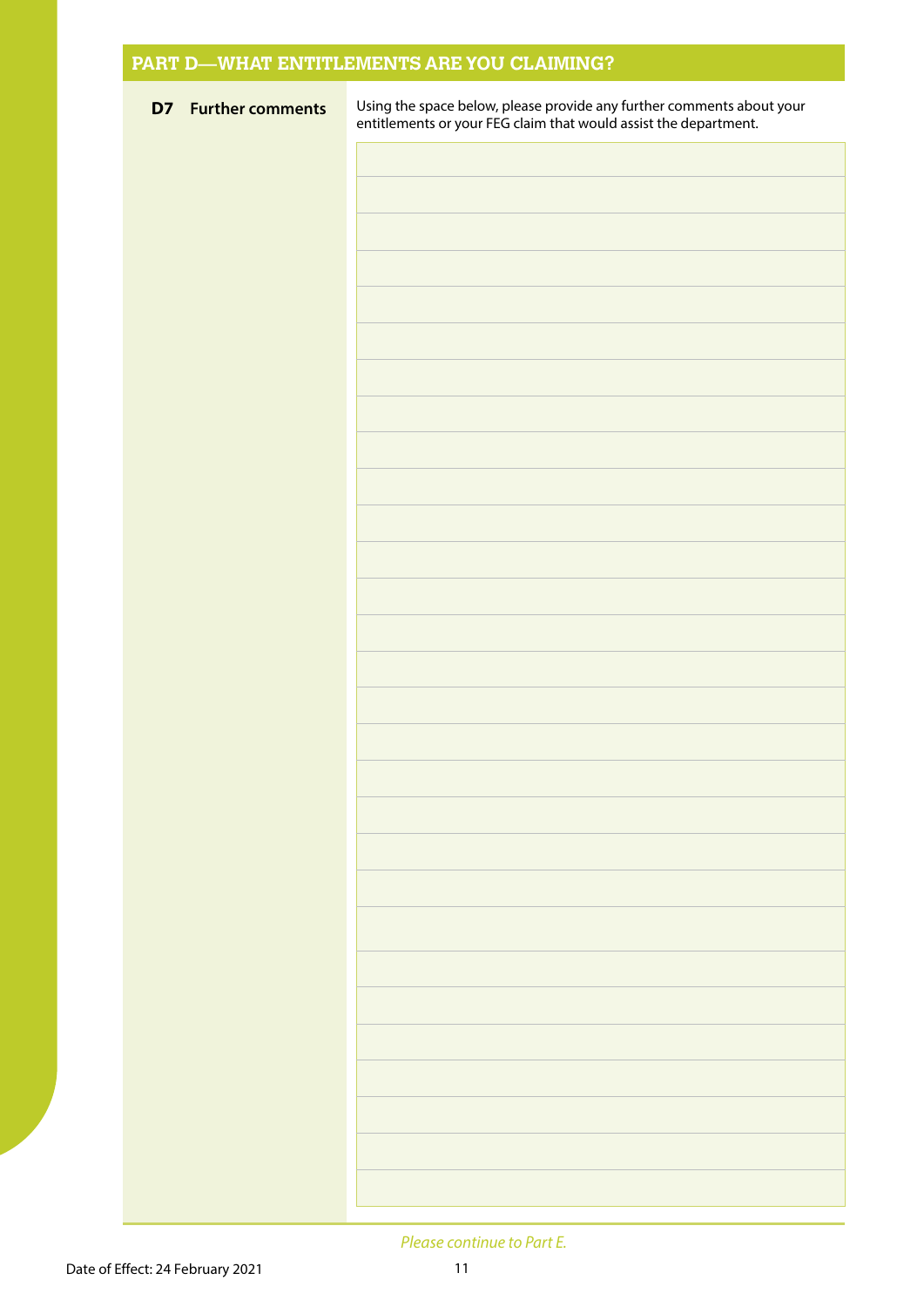# **PART E—ALTERNATIVE CONTACT & AGENT**

## **ALTERNATIVE CONTACT**

| E1<br>Do you authorise<br>the Commonwealth<br>to disclose<br>information in<br>relation to your<br>FEG claim to an<br>alternative contact?<br>(contact must be<br>over 18 years of age) | An alternative contact will be able to enquire and receive information from the<br>department in relation to any and all aspects of your FEG claim without checking<br>with you first. They may not perform other actions on your behalf. If you need<br>them to do more to assist you with your FEG claim, you should also nominate<br>them as your 'agent'.<br><b>No</b><br>Yes-If yes, please complete their contact details.<br>Title<br>Ms<br><b>Miss</b><br><b>Mrs</b><br>Mx<br>Mr<br>Dr<br>First name                                                                                                                                                                  |  |  |  |
|-----------------------------------------------------------------------------------------------------------------------------------------------------------------------------------------|-------------------------------------------------------------------------------------------------------------------------------------------------------------------------------------------------------------------------------------------------------------------------------------------------------------------------------------------------------------------------------------------------------------------------------------------------------------------------------------------------------------------------------------------------------------------------------------------------------------------------------------------------------------------------------|--|--|--|
|                                                                                                                                                                                         | Family name                                                                                                                                                                                                                                                                                                                                                                                                                                                                                                                                                                                                                                                                   |  |  |  |
| Relationship<br>E <sub>2</sub>                                                                                                                                                          |                                                                                                                                                                                                                                                                                                                                                                                                                                                                                                                                                                                                                                                                               |  |  |  |
| E <sub>3</sub><br>Daytime telephone<br>number                                                                                                                                           | This is the number on which FEG may contact your alternative contact to<br>discuss your claim.                                                                                                                                                                                                                                                                                                                                                                                                                                                                                                                                                                                |  |  |  |
| <b>Email address</b><br>E4                                                                                                                                                              | This is the email address to which FEG may send your alternative contact<br>correspondence regarding your claim.                                                                                                                                                                                                                                                                                                                                                                                                                                                                                                                                                              |  |  |  |
| <b>AGENT</b>                                                                                                                                                                            |                                                                                                                                                                                                                                                                                                                                                                                                                                                                                                                                                                                                                                                                               |  |  |  |
| E <sub>5</sub><br>Do you authorise<br>an agent to act<br>as the primary<br>contact for the<br>purposes of<br>finalising your<br>claim? (agent<br>must be over<br>18 years of age)       | When you nominate an agent to act as the primary contact the department will<br>seek and accept information from them in relation to most aspects of your FEG<br>claim without checking with you first. Your agent will not be permitted to<br>provide us with your TFN declaration, or change your bank account details.<br>If you need to make an update to these after submitting your claim form, you<br>can use a form that we will provide to you if requested. Please be aware an<br>agent cannot submit a claim on your behalf; they may however help you<br>complete your claim form. The Australian Government does not charge a fee for<br>submitting a FEG claim. |  |  |  |
|                                                                                                                                                                                         | Yes-If yes, please complete their contact details.<br>No                                                                                                                                                                                                                                                                                                                                                                                                                                                                                                                                                                                                                      |  |  |  |
|                                                                                                                                                                                         | Title<br>Miss<br>Mr<br>Mrs<br>Ms<br>Mx<br>Dr                                                                                                                                                                                                                                                                                                                                                                                                                                                                                                                                                                                                                                  |  |  |  |
|                                                                                                                                                                                         | First name                                                                                                                                                                                                                                                                                                                                                                                                                                                                                                                                                                                                                                                                    |  |  |  |
|                                                                                                                                                                                         |                                                                                                                                                                                                                                                                                                                                                                                                                                                                                                                                                                                                                                                                               |  |  |  |
|                                                                                                                                                                                         | Family name                                                                                                                                                                                                                                                                                                                                                                                                                                                                                                                                                                                                                                                                   |  |  |  |
|                                                                                                                                                                                         |                                                                                                                                                                                                                                                                                                                                                                                                                                                                                                                                                                                                                                                                               |  |  |  |
|                                                                                                                                                                                         |                                                                                                                                                                                                                                                                                                                                                                                                                                                                                                                                                                                                                                                                               |  |  |  |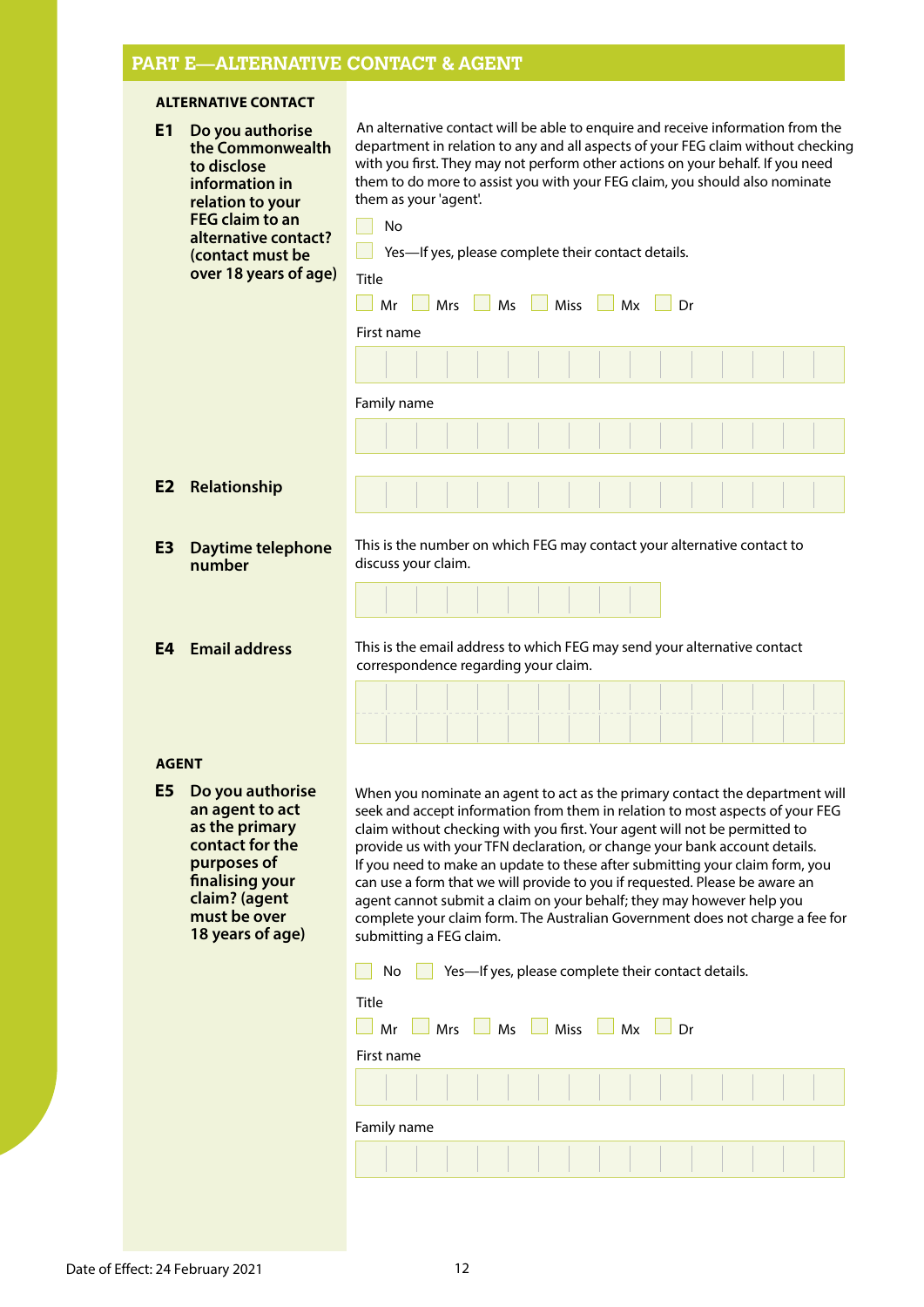|                        |                                                                                                            | <b>PART E—ALTERNATIVE CONTACT &amp; AGENT</b>                                                       |  |  |
|------------------------|------------------------------------------------------------------------------------------------------------|-----------------------------------------------------------------------------------------------------|--|--|
| E <sub>6</sub>         | Organisation                                                                                               |                                                                                                     |  |  |
| E7                     | <b>Address</b>                                                                                             | Street address                                                                                      |  |  |
|                        |                                                                                                            |                                                                                                     |  |  |
|                        |                                                                                                            | Suburb/City                                                                                         |  |  |
|                        |                                                                                                            |                                                                                                     |  |  |
|                        |                                                                                                            | State/Territory<br>Postcode                                                                         |  |  |
|                        |                                                                                                            |                                                                                                     |  |  |
|                        |                                                                                                            | Country (if not Australia)                                                                          |  |  |
|                        |                                                                                                            |                                                                                                     |  |  |
| E <sub>8</sub>         | Daytime telephone                                                                                          | This is the number on which FEG will contact your agent to discuss your claim.                      |  |  |
| number                 |                                                                                                            |                                                                                                     |  |  |
| E9                     | <b>Email address</b>                                                                                       | This is the email address to which FEG will send your agent correspondence<br>regarding your claim. |  |  |
|                        |                                                                                                            |                                                                                                     |  |  |
|                        | <b>E10 Correspondence</b>                                                                                  | This is who will receive correspondence regarding your claim.                                       |  |  |
|                        | Agent only (Note you will still receive the letter notifying you of the<br>outcome of your claim)          |                                                                                                     |  |  |
|                        |                                                                                                            | Agent and claimant                                                                                  |  |  |
| <b>E11 Declaration</b> | I, (STATE YOUR FULL NAME)                                                                                  |                                                                                                     |  |  |
|                        |                                                                                                            |                                                                                                     |  |  |
|                        | declare that I am responsible for information provided by the agent I nominate<br>in relation to my claim. |                                                                                                     |  |  |

*Please continue to Part F*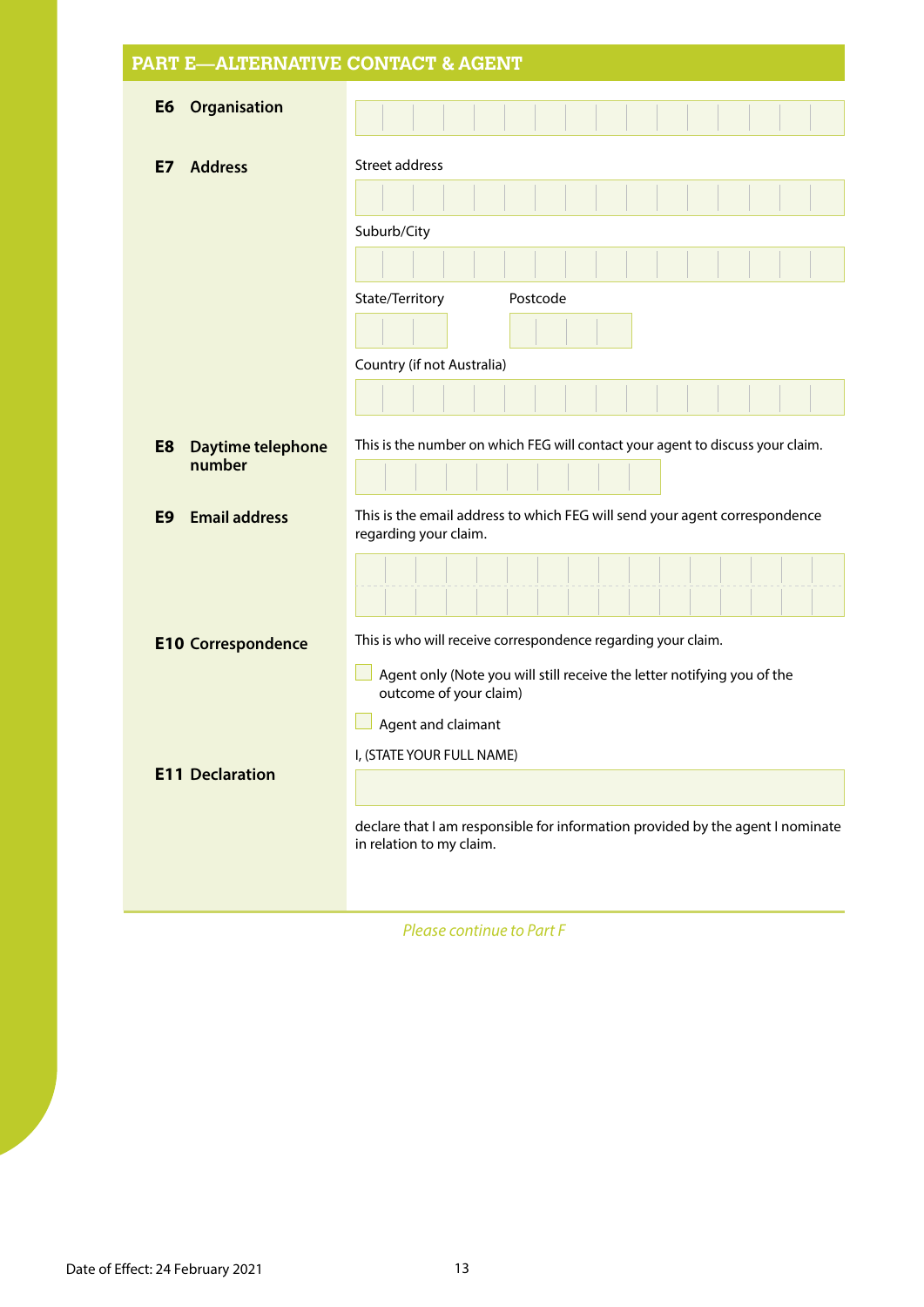#### **PART F—PRIVACY STATEMENT AND DECLARATION**

#### Please read carefully before submitting.

Your personal information is protected by law, including the *Privacy Act 1988* (Cth) (Privacy Act). Your personal information is collected by the Attorney-General's Department (the department) for the purposes of administering the FEG program. The department may also collect your personal information from third parties including other Commonwealth agencies, your former employer, insolvency practitioners, or contracted service providers, for the purposes of administering the FEG program.

The department may also collect your sensitive information. Sensitive information is a type of personal information and includes health information, such as workplace injury information; information regarding cultural or ethnic background; and membership of a trade or professional organisation.

If you do not provide some or all of your personal information the department will be unable to assess your claim for FEG assistance.

Your personal information may be used by the department or be given to other parties for the purpose of administering the FEG program, including:

- $\rightarrow$  determining your eligibility for FEG assistance
- $\rightarrow$  assessing and calculating your outstanding entitlements including determining whether any deductions to that entitlement are required
- › verifying the information of other FEG claims
- › research, monitoring and evaluation
- › pursuing recovery of FEG assistance advanced
- $\rightarrow$  detecting and preventing scheme misuse or abuse.

Parties that your information may be given to include:

- › relevant Commonwealth agencies including Services Australia, the Australian Taxation Office, the Australian Securities and Investment Commission, the Australian Financial Security Authority, the Fair Work Ombudsman, the Administrative Appeals Tribunal and the Commonwealth Ombudsman
- $\rightarrow$  enforcement bodies and/or agencies and prosecuting authorities, including State government agencies with responsibility for the administration of State based long service leave statute, the Australian Federal Police and the Commonwealth Director of Public Prosecutions
- › other relevant third parties including the insolvency practitioner who is administering your former employer's affairs, industry based long service and redundancy trust funds, an independent FEG contractor appointed by the department to verify entitlements or provide assistance with recovery activity, your alternative contact and or agent (nominated by you), insolvency peak bodies, and external researchers.

The department's Privacy Policy contains more information about the way in which we will manage your personal information, including information about how you may access your personal information held by the department and seek correction of such information. The Privacy Policy also contains information on how you can complain about a breach of the Australian Privacy Principles and how the department will deal with such a complaint. A copy of the department's Privacy Policy can be found at **[www.ag.gov.au/privacy](http://www.ag.gov.au/privacy)** or by requesting a copy from the department via email at **[privacy@ag.gov.au](http://privacy@ag.gov.au)**.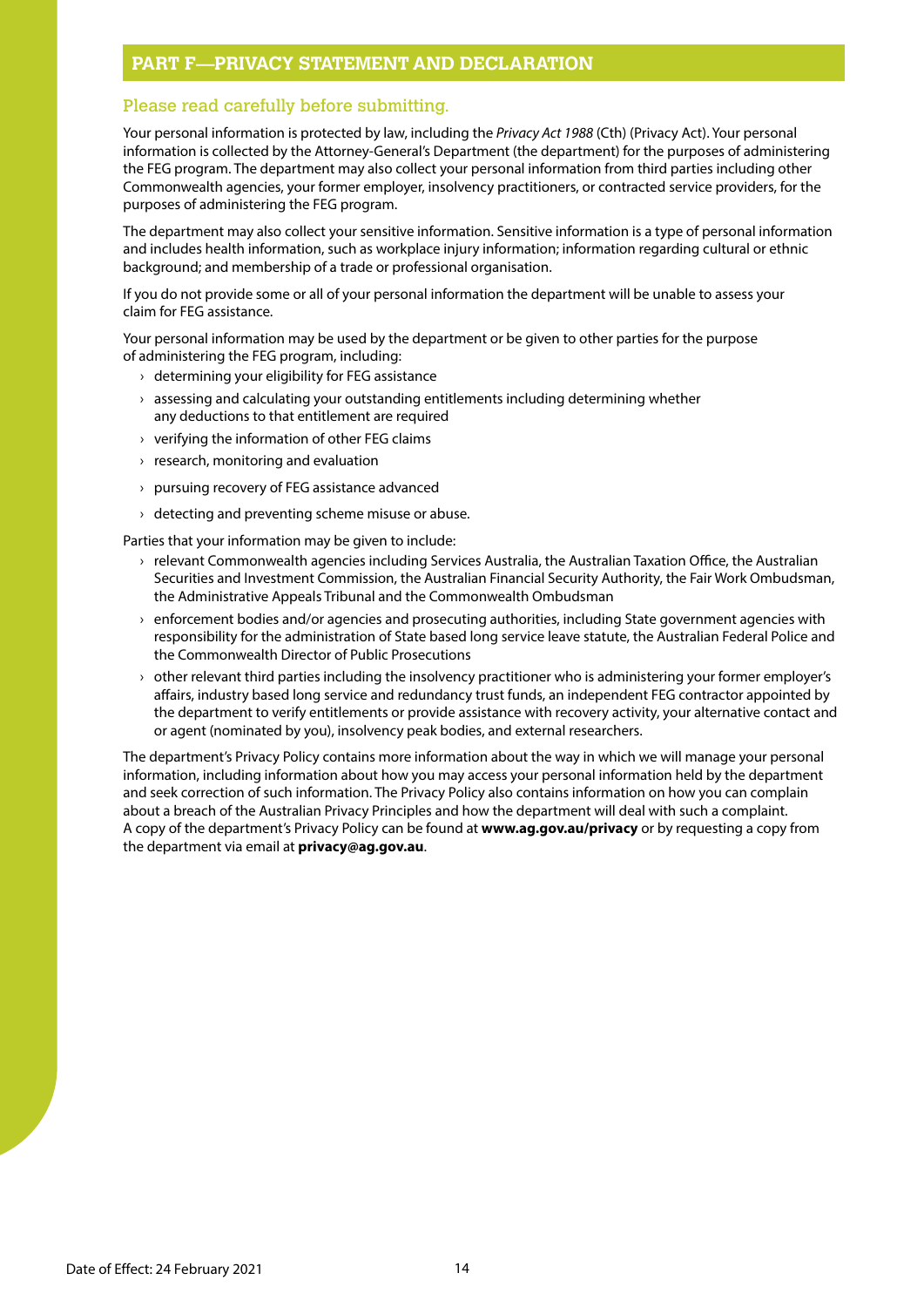## **PART F—PRIVACY STATEMENT AND DECLARATION**

#### **DECLARATION**

- 1. I declare that the information provided in this application form is true and correct. I understand that providing false or misleading information to the Commonwealth is a serious offence and may result in a range of administrative, civil and/or criminal sanctions, including criminal prosecution.
- 2. I confirm that I have provided the information contained in this application form either personally or through the assistance of a representative.
- 3. I confirm that I have provided relevant documentary evidence proving my identity and citizenship/residency status in accordance with the requirements in Attachment A.
- 4. I confirm that any copies I have provided are true copies of the original documents.
- 5. I confirm that I am authorised to provide the personal details presented and I consent to my information being checked with the document issuer or official record holder via third party systems for the purpose of confirming my identity.
- 6. I consent for Commonwealth agencies, including the Department of Home Affairs, the Fair Work Commission, the Fair Work Ombudsman, Services Australia, and the Australian Taxation Office to disclose my personal and sensitive information to the Attorney-General's Department where that information may be relevant to the assessment of my claim.
- 7. I consent for my former employer (or the insolvency practitioner on behalf of my former employer) to disclose my personal and sensitive information to the Attorney-General's Department where that information may be relevant to the assessment of my claim.
- 8. I authorise the Attorney-General's Department or its agents to exercise, on my behalf, any statutory rights I have to require the employer (or insolvency practitioner) to provide me with access to, or copies of, my employment records, where those records are required to determine my claim for FEG assistance.
- 9. I agree that I may be contacted by the Attorney-General's Department or an external researcher for the purpose of statistical research, monitoring and evaluation.
- 10. I authorise the Attorney-General's Department or its agents to exercise, on my behalf, any rights I have to require the organisations listed in this claim form to provide me with access to, or copies of, my records, where those records are required to determine my claim for FEG assistance.
- 11. I accept and agree that the Attorney-General's Department may rely on the information provided by the relevant insolvency practitioner, or as otherwise independently verified, as the basis for determining my claim for FEG assistance in accordance with section 35 of the *Fair Entitlements Guarantee Act 2012*.
- 12. I accept that Services Australia may require the Attorney-General's Department to deduct monies from any FEG assistance to discharge any debt in relation to child support or other social services debts that I have incurred.
- 13. I accept that I am not entitled to receive or retain any money paid as a result of any error on my behalf; on the part of an insolvency practitioner appointed to my insolvent employer; on the part of a third party engaged to distribute FEG assistance; on the part of a third party contractor who has been engaged to verify information; or on the part of a person administering FEG for the Commonwealth. I further accept that any sums paid under FEG in the above circumstances will constitute a debt owed by me to the Attorney-General's Department and will be immediately repayable in full. Interest may be payable on this amount. I agree to notify the Attorney-General's Department immediately if I receive any such sums, and agree to pay those sums to the Attorney-General's Department.
- 14. I acknowledge that, upon the making of any payment by the Commonwealth in relation to my claim for FEG assistance, to the extent of the amount paid, the liability of my former employer to me is released and the rights I had immediately before that discharge in relation to the external administration of my former employer become rights of the Commonwealth. I agree to promptly take all steps as are reasonably required by the Commonwealth to enable the Commonwealth's rights to be recognised by any insolvency practitioner appointed to my former employer, including providing any information requested by the Attorney-General's Department in relation to my former employer.

#### **YOU MUST SIGN AND DATE YOUR CLAIM FORM**

| * Yes I, (STATE YOUR FULL NAME)                                                    |                | agree |  |  |
|------------------------------------------------------------------------------------|----------------|-------|--|--|
| * Your signature                                                                   | $*$ Date       |       |  |  |
|                                                                                    | DD / MM / YYYY |       |  |  |
| Please give details of any person(s) who assisted you to complete this claim form. |                |       |  |  |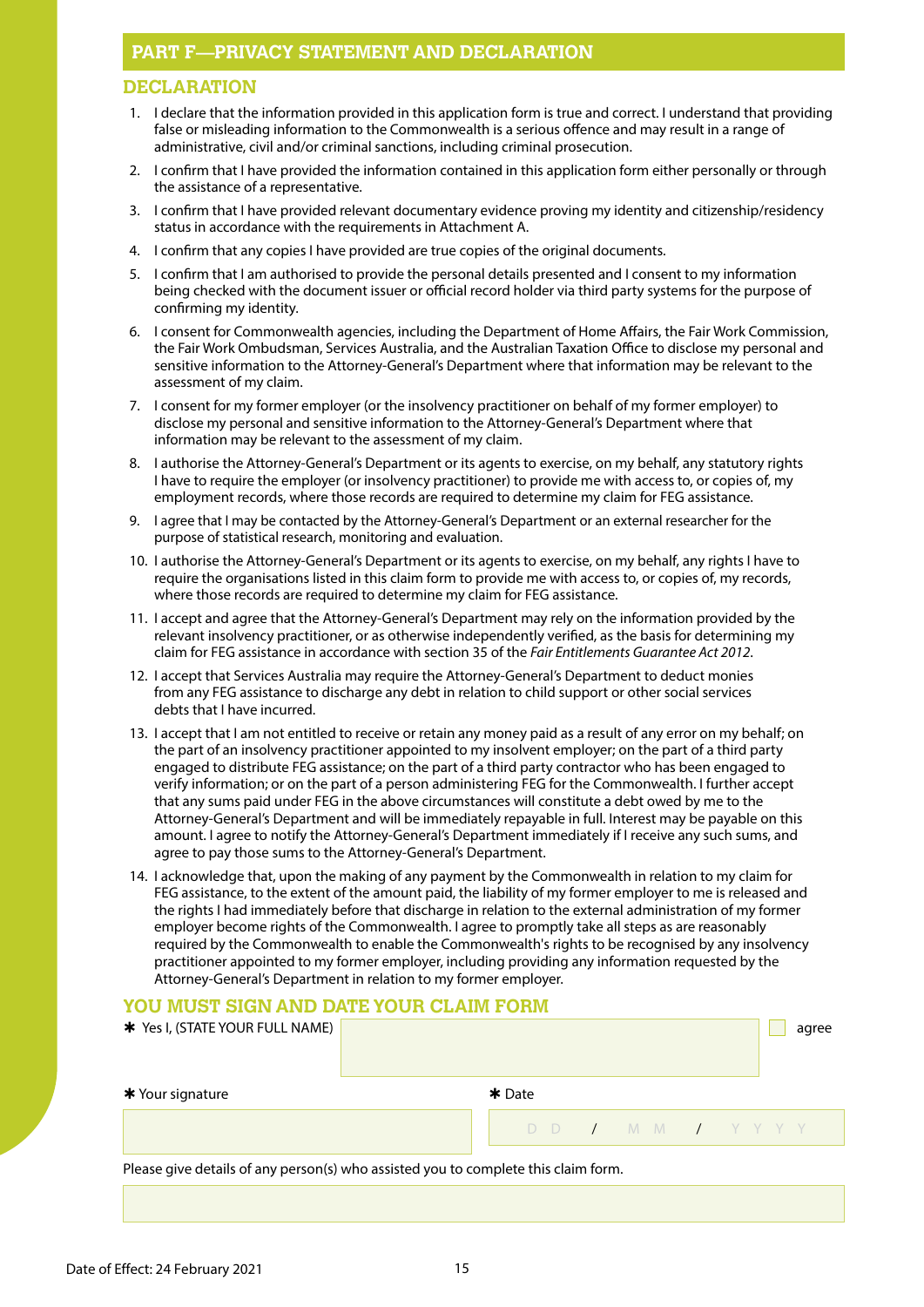#### **PART G—CHECKLIST**

**G1 Please ensure you have completed the following mandatory steps. Your claim will not be processed until you have completed all of the following:**

- **Answered all mandatory questions (marked with this symbol**  $\star$ **), unless otherwise directed**
- Provided evidence of your Australian citizenship or residency status (see Attachment A)

Provided a copy of evidence of your previous name (if your current name is different to the name on the evidence of your Australian citizenship or residency status) (see Attachment A)

 $\Box$  Signed the declaration at part F

#### **G2 It will assist us to process your claim if you provide the following documents in relation to your former employment:**

- A copy of your employment contract and/or letter of appointment
- A copy of your final payslip
- $\blacksquare$  A copy of your employment separation certificate

A copy of your bank statements (for the account used for payment of wages) for the three months before and one month after the end of your employment

#### I've lodged my completed claim form and all mandatory documents—what happens next?

- 1. After ensuring that your claim is effective (and sending you confirmation), we gather information to help us determine if you are eligible for assistance and, if so, the amount you are entitled to. This usually involves us liaising with the insolvency practitioner managing your former employer's business affairs or we may request further information from you.
- 2. We will use this information to assess and calculate your outstanding employment entitlements, including any deductions that are required by law to be made, such as pay as you go (PAYG) tax or child support payments.
- 3. We will make a formal decision on whether you are eligible for FEG assistance and, if you are eligible, the amount of FEG assistance payable to you. We will advise you of our decision, and make the payment to your nominated bank account.
- 4. We aim to complete these steps within 16 weeks of receiving an effective claim.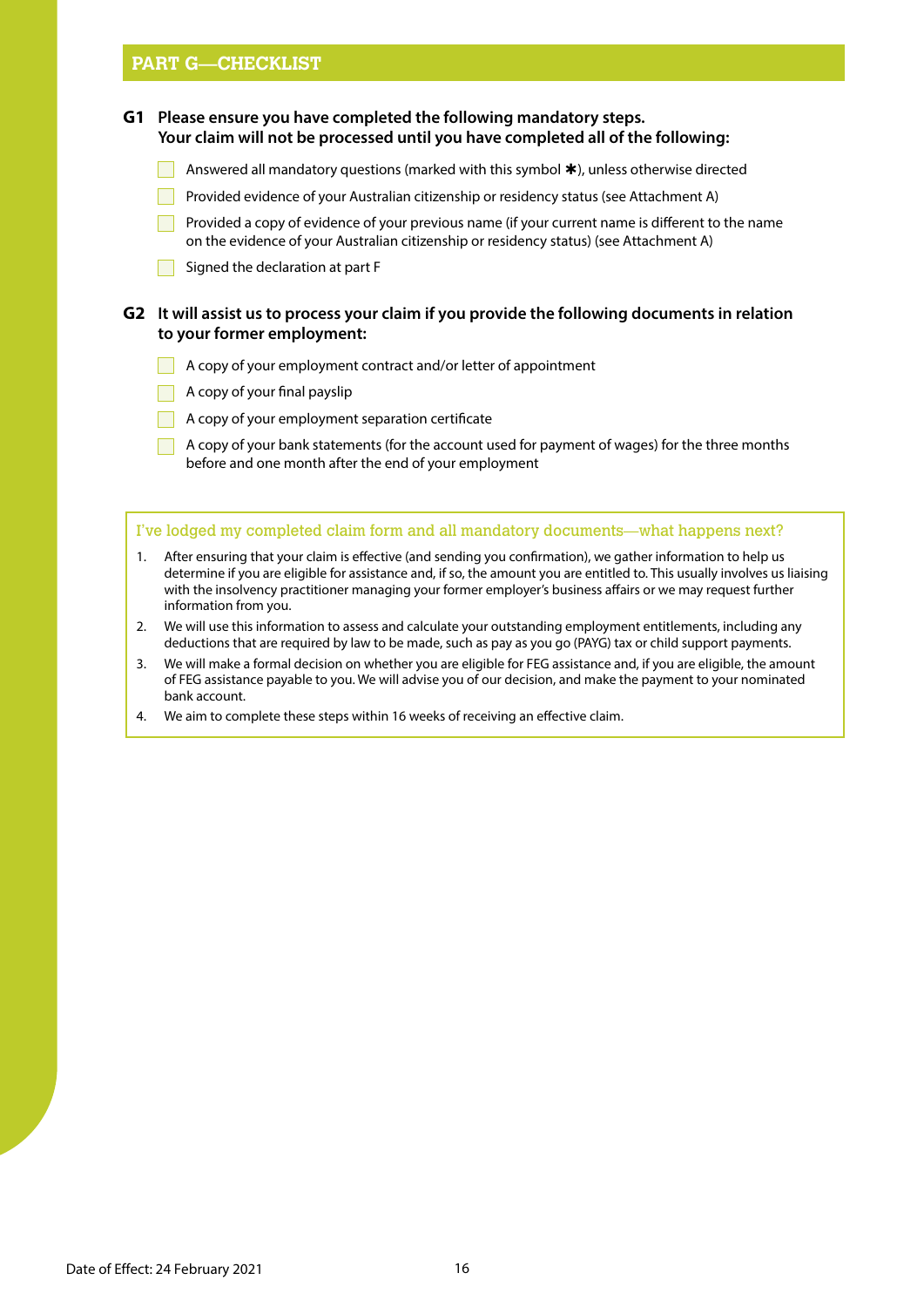# **ATTACHMENT A**

#### **MANDATORY DOCUMENTS THAT MUST BE RECEIVED BY THE FEG TEAM TO MAKE YOUR CLAIM EFFECTIVE**

# **Important!**

Your claim will not be effective if the FEG team receives these documents after the end of 12 months that begin at the later of the:

- › date your employment ended, or
- $\rightarrow$  insolvency event date. This is generally the date a liquidator was appointed to your former employer, or the date your former employer becomes bankrupt.

#### Acceptable evidence of your Australian citizenship or residency status at the time your employment ended

As stated in question A10, to be eligible for a FEG assistance, at the time your employment ended you must have either:

- › been an Australian citizen, or
- $\rightarrow$  held a permanent Australian visa (ie your visa let you stay in Australia indefinitely), or
- $\rightarrow$  held a special category visa (ie your visa let you stay and work in Australia as long as you remain a New Zealand citizen).

Before assessment of your claim can commence, you must provide evidence of your Australian citizenship or residency status. Acceptable evidence of your Australian citizenship or residency status includes a copy of at least one of the following categories of documents:

- › Australian passport issued **no later** than the date of the end of your employment
- › Full Australian Birth Certificate. **Extracts of birth certificates are insufficient**
- › Australian Citizenship Certificate issued prior to the end of your employment. **Including both sides if there is anything on the reverse side**
- › ImmiCard that is linked to an official online record of your permanent Australian visa, and which confirms that the visa was issued prior to the end of your employment
- › Registration by Descent document
- $\rightarrow$  Where appropriate, for the purpose of proving you hold a permanent visa, a copy of a passport that is linked to an official online record of your permanent Australian visa, and which confirms that the visa was issued prior to the end of your employment; or a copy of the visa label from your passport **(passport details must be visible)**; or a copy of the Visa Grant Notice that includes the details of your passport you used to apply for that visa
- › Where appropriate, for the purpose of proving you held a Special Category visa at the end of your employment, a current New Zealand passport that is linked to an official online record of your Special Category Visa, and which confirms that the visa was issued prior to the end of your employment, or a New Zealand passport that was current at the end of your employment or, if your passport had expired, the most recent expired New Zealand passport that you held at the time you entered Australia prior to working for the employer
- › Confirmation of Identity and Citizenship for Aboriginal and Torres Strait Islander people where other documentation is not available. Available on the FEG website at **www.ag.gov.au/FEG**.
- $\rightarrow$  In circumstances where you are not able to provide any of the above categories of documents before the end of the legislated 12-month period for lodging your claim, a completed statutory declaration from you, verifying that you do not have and are unable to obtain such documents, and detailing the steps you propose to take to obtain a copy of the requirement document(s). You should use the Commonwealth statutory declaration form which is available at this department's website (**[www.ag.gov.au/legal-system/publications/commonwealth](http://www.ag.gov.au/legal-system/publications/commonwealth-statutory-declaration-form)statutory-declaration-form**)

**Please note:** your driver's licence is not acceptable evidence of your citizenship or residency status.

#### Acceptable evidence of your former name (required only if you were known by another name)

Where the name on the document does not match the name that you are claiming under you will also need to provide proof of the change of name by providing one of either:

- › Change of Name Certificate, or
- › Marriage Certificate.

**Important:** The department verifies the authenticity of the aforementioned mandatory documents that you provide by requesting confirmation of the document from the agency or organisation that issued the document.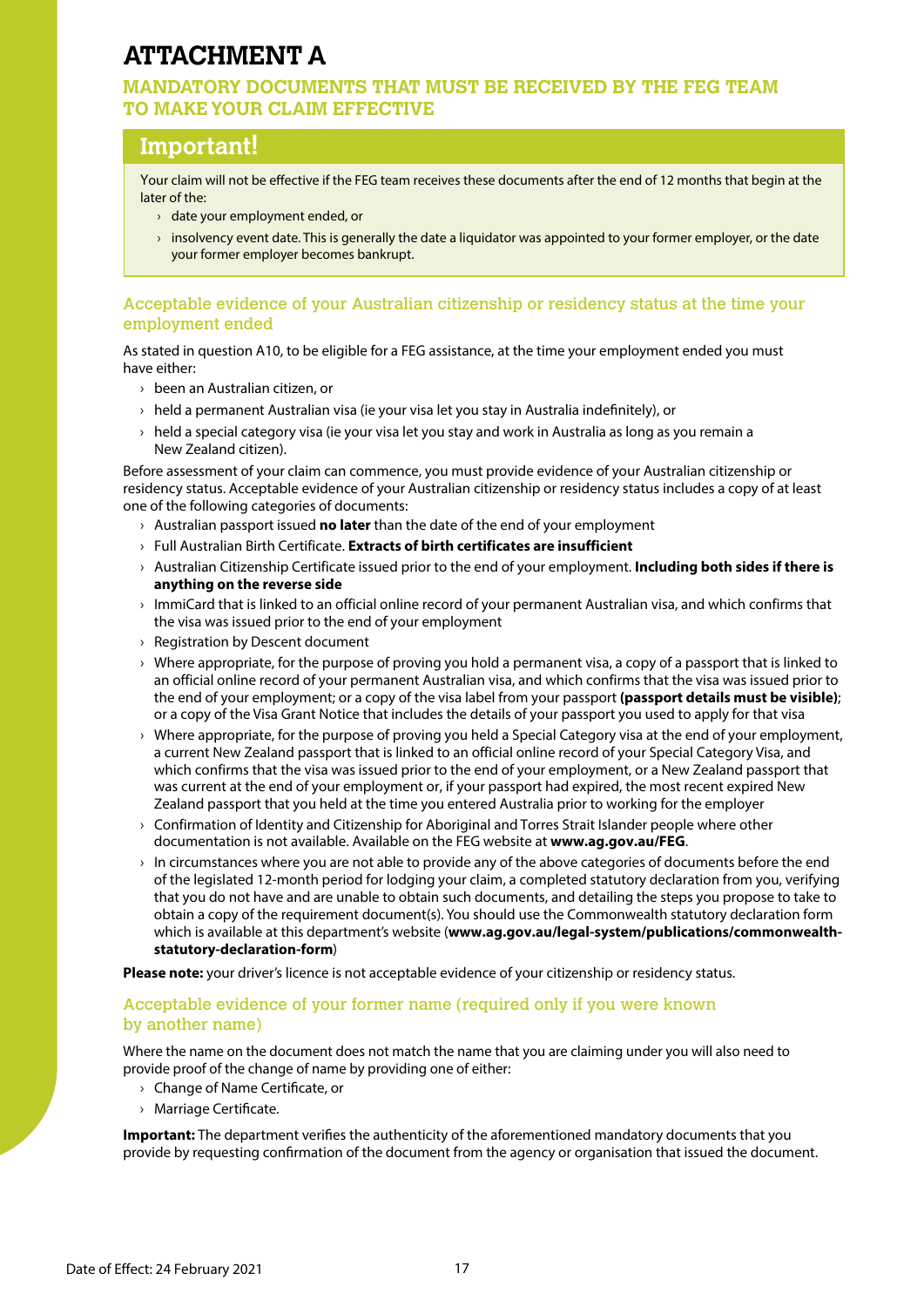# **ATTACHMENT B**

# **GUIDANCE MATERIAL FOR COMPLETING YOUR CLAIM**

**A3 –** If the name on the residency documents you provide is different to the name on your claim form, you must provide evidence supporting your name change.

**A9 –** Email is the recommended correspondence method. If you do not have an email address to which we can send correspondence regarding your claim, we will send all correspondence via post.

**A10 –** To be eligible for FEG assistance, you must have had the right to reside in Australia permanently at the time your employment was terminated. You must also have evidence of residency or citizenship status.

You must have either:

- › been an Australian citizen, or
- › held a permanent Australian visa, or
- $\rightarrow$  held a special category visa (subclass 444 visa New Zealand citizens only).

**A11 –** The General Employee Entitlements and Redundancy Scheme (GEERS) is an earlier scheme similar to FEG.

**B1 –** An Australian Business Number (ABN) is a unique 11 digit number that identifies a business. A nine digit Australian Company Number (ACN) is a similar identifier. Your employer's ABN or ACN can usually be found on your payslip, contract, PAYG tax summary, or can be found on the ABN Lookup tool at **[abr.business.gov.au](http://abr.business.gov.au)**.

**B2 –** Your former employer's legal name is the name of the entity, and may be different to the trading name of the business. It may usually be found on your payslip, employment contract, payment summary and/or your Employment Separation Certificate.

**B9 –** The industry you work in is the general type of trade or job area, such as transport, manufacturing, construction, cleaning, and hospitality.

**B10 –** Your job duties are the key kinds of tasks that you had to complete to carry out your job. Examples of duties you did in your job are ordering stock, retail sales, welding, metalwork, delivering goods, and bricklaying.

**B11 –** Examples of trade or educational qualifications are Certificates I-IV, Diplomas or Bachelor's degrees. Examples of professional associations are the Institute of Chartered Accountants or Engineers Australia.

**B15 –** Base weekly wage (also called your ordinary weekly wage) is your weekly wage, before tax, excluding any allowances, overtime and commission payments.

**B16 –** If the number of hours you worked each week was not consistent, please include an estimate by averaging the number of hours you worked in a four week period, for example if you were a casual employee and you worked 10 hours in week one; 15 hours in week two; 10 hours in week three and 25 hours in week four, your average number of hours would be worked out as follows:  $(10 + 15 + 10 + 25)$  divided by  $4 = 15$  hours.

**B17 –** Did an event occur such as a pay rise, pay cut, change of duties, change of job title, or a change in employment status (such as from a contractor to an employee)?

**C4 –** 'When did you resign', means the date you gave your employer notice of resignation; rather than the day you last worked. For example, if you let your employer know on 18 July 2019 that you would finish up on 1 August 2019, the date you would provide at this question is 18 July 2019.

**C5 –** Your employment may have been terminated by your former employer without a notice of termination, for example the doors to the business premises were locked. Or, you may have received a termination notice letter from an insolvency practitioner who may be the administrator, receiver/manager, bankruptcy trustee, or liquidator managing your former employer's affairs.

**C7 –** You will have had two periods of employment if you resigned to move interstate, or take up a different position, but were later rehired by your former employer after applying, or being made an offer to return.

**D2 –** If you are unsure what type of employment entitlements you may be owed by your former employer, please call the Fair Work Infoline on 13 13 94. Your best estimates for each entitlement category are acceptable, if you are not sure about the precise amounts owed to you. You will not be penalised for an honest attempt to provide this information.

If you answered yes to this question, you may be asked to provide documents to prove the entitlements you believe you are owed; it is in your interest to include with your claim form copies of all documents that may help us to assess your claim (eg bank statements, payslips, separation certificate).

**D4 –** Examples might include seeking union assistance, obtaining legal advice, contacting your former employer to pay the amounts owed, and contacting the Fair Work Ombudsman. If you have taken any such steps, please provide copies of relevant documents.